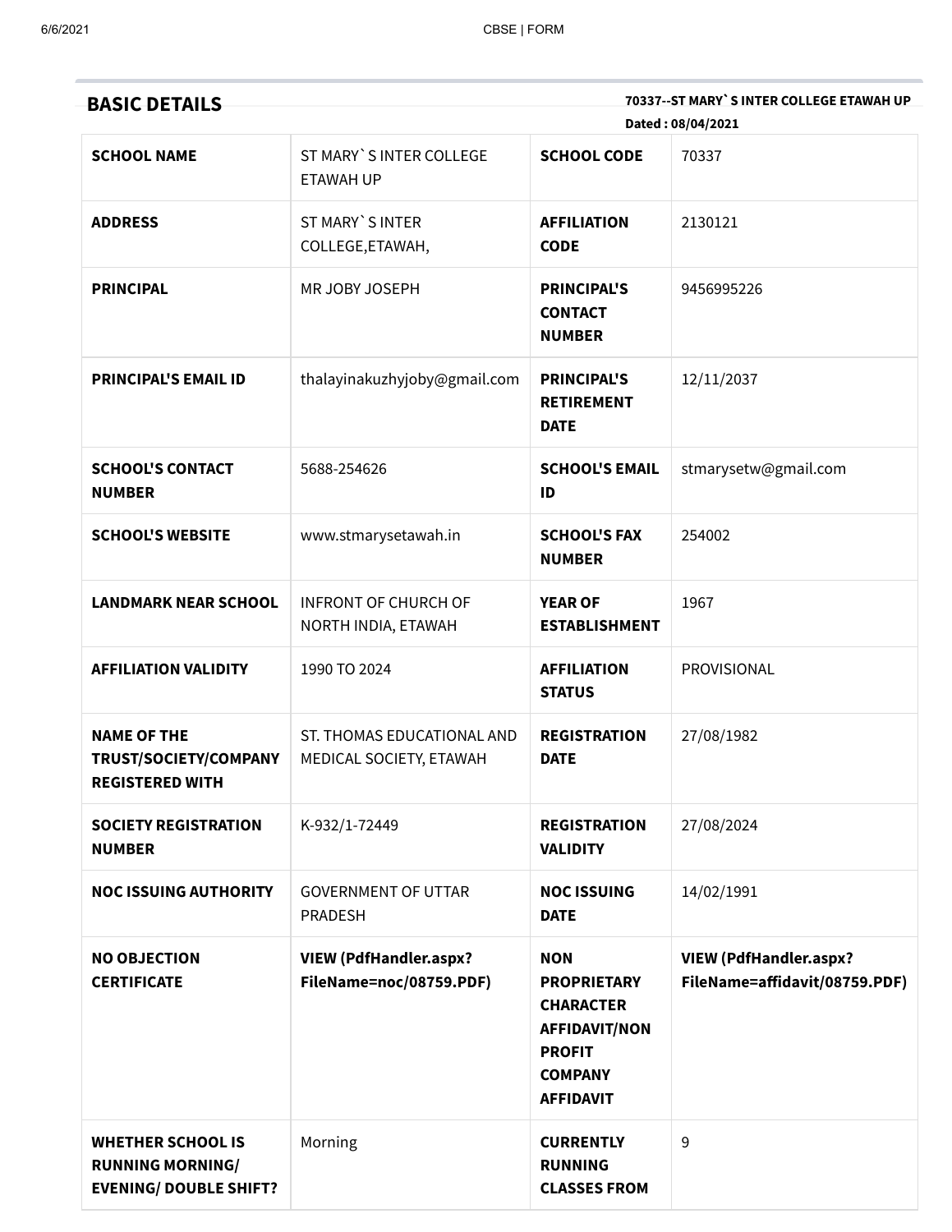| <b>WHETHER OFFERED</b>  | No | <b>EXAMINATION</b>    | 7087 |
|-------------------------|----|-----------------------|------|
| <b>VOCATIONAL/SKILL</b> |    | <b>CENTER</b>         |      |
| <b>SUBJECTS?</b>        |    | <b>NUMBER, IF ANY</b> |      |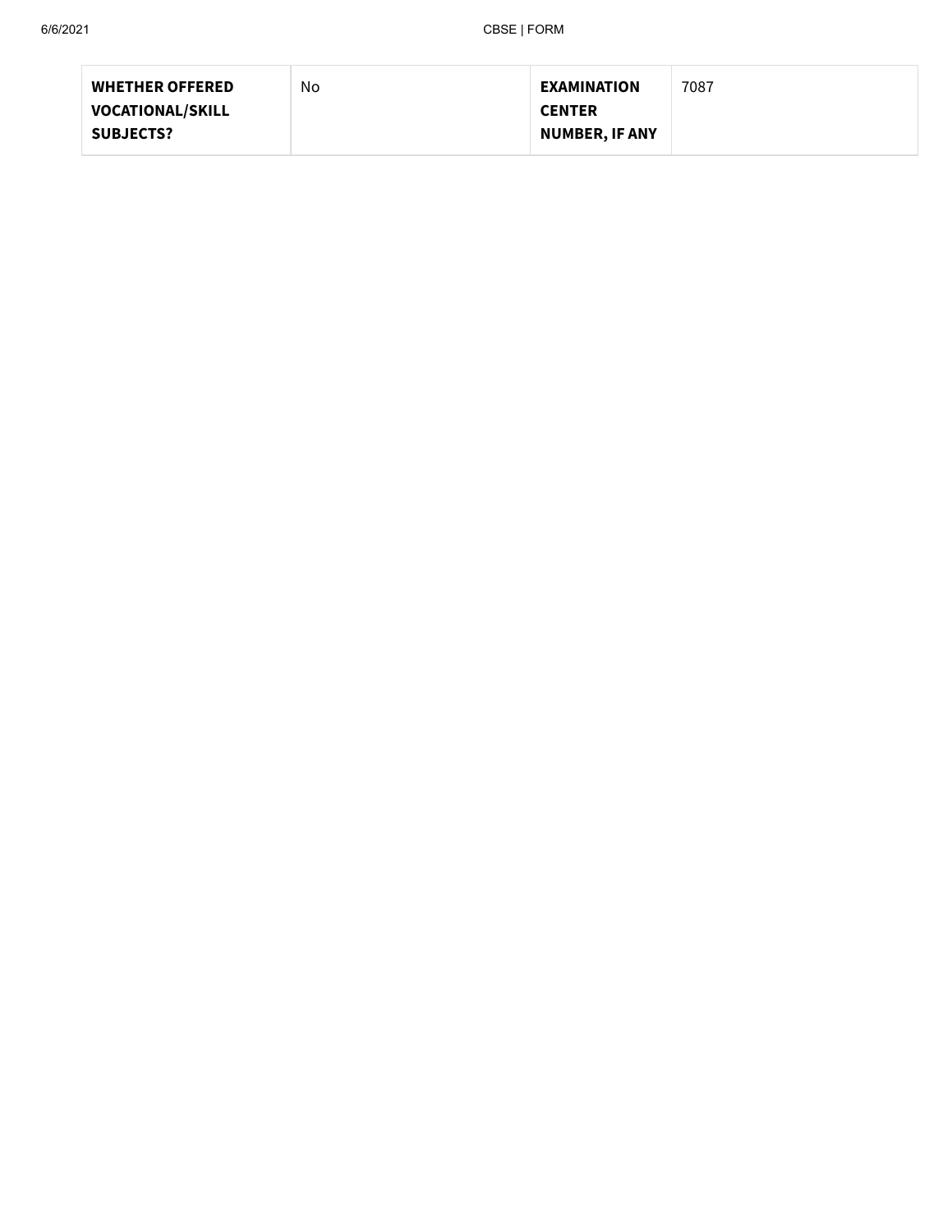| <b>FACULTY DETAILS</b>                                                                                                                                                                                           | Dated: 12/04/2021 | 70337--ST MARY`S INTER COLLEGE ETAWAH UP                                                               |              |
|------------------------------------------------------------------------------------------------------------------------------------------------------------------------------------------------------------------|-------------------|--------------------------------------------------------------------------------------------------------|--------------|
| TOTAL NUMBER OF TEACHERS (ALL CLASSES)                                                                                                                                                                           | 156               | <b>NUMBER OF PGTS</b>                                                                                  | 19           |
| <b>NUMBER OF TGTs</b>                                                                                                                                                                                            | 26                | <b>NUMBER OF PRTS</b>                                                                                  | 111          |
| <b>NUMBER OF PETS</b>                                                                                                                                                                                            | 6                 | <b>OTHER NON-</b><br><b>TEACHING STAFF</b>                                                             | 33           |
| NUMBER OF MANDATORY TRAINING QUALIFIED TEACHERS                                                                                                                                                                  | 156               | <b>NUMBER OF</b><br><b>TRAININGS</b><br><b>ATTENDED BY</b><br><b>FACULTY SINCE</b><br><b>LAST YEAR</b> | 156          |
| <b>WHETHER SPECIAL EDUCATOR APPOINTED?</b>                                                                                                                                                                       | <b>YES</b>        | <b>WHETHER</b><br><b>COUNSELLOR AND</b><br><b>WELLNESS</b><br><b>TEACHER</b><br><b>APPOINTED?</b>      | <b>YES</b>   |
| HAS MANDATORY TRAINING OF TEACHERS AS PER THE TRAINING POLICY<br>(SECTION-16 OF AFFILIATION BYE-LAWS)<br>(http://cbseaff.nic.in/cbse_aff/attachment/onlineservices/affiliation-Bye-<br>Laws.pdf) BEEN COMPLETED? | <b>YES</b>        | <b>NUMBER OF NTTS</b>                                                                                  | $\mathbf{0}$ |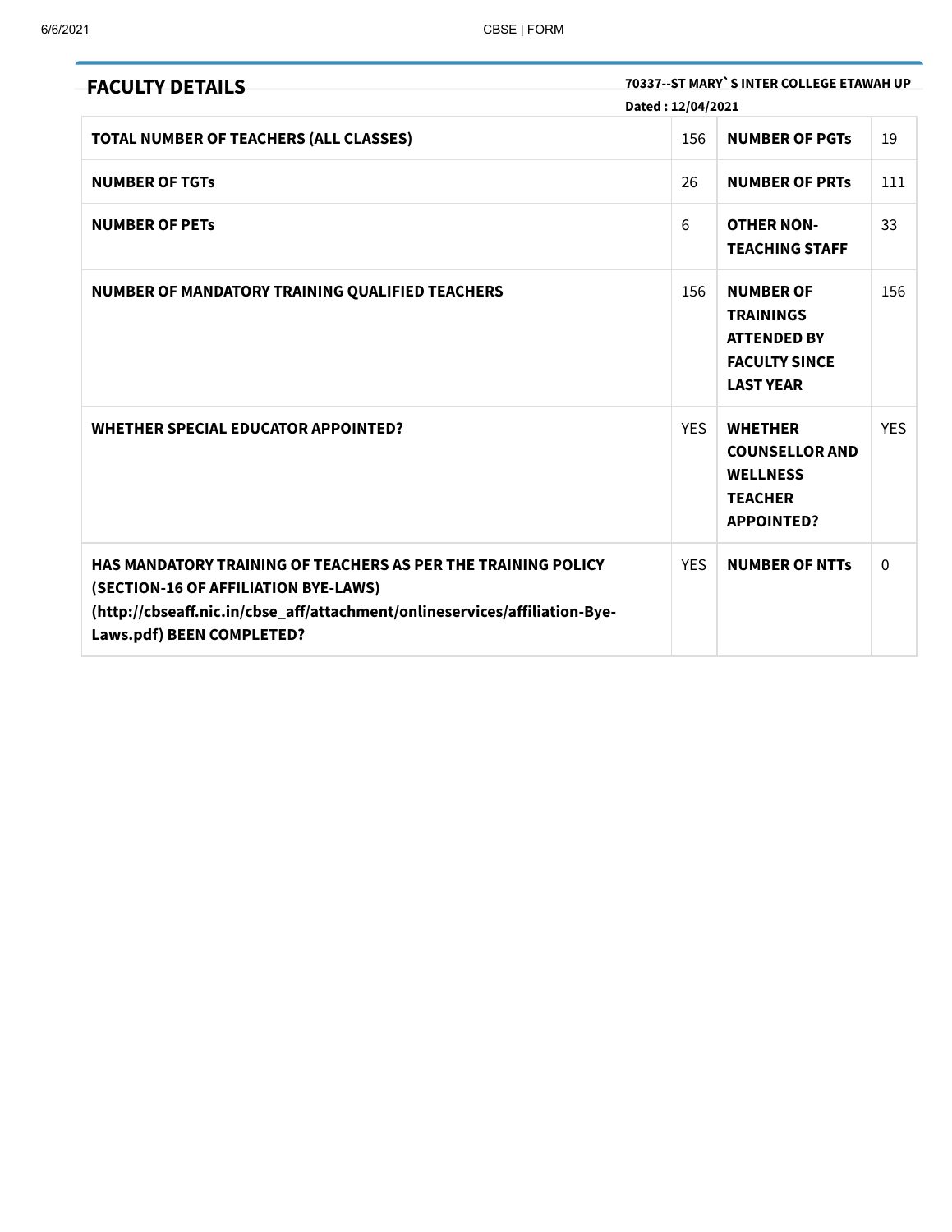**STUDENT DETAILS 70337--ST MARY`S INTER COLLEGE ETAWAH UP**

|                         | Dated: 12/04/2021               |                               |                                 |  |  |
|-------------------------|---------------------------------|-------------------------------|---------------------------------|--|--|
| <b>CLASS</b>            | <b>TOTAL NUMBER OF SECTIONS</b> | <b>TOTAL PER CLASS INTAKE</b> | <b>TOTAL NUMBER OF STUDENTS</b> |  |  |
| $\mathbf{1}$            | $10\,$                          | $\overline{4}$                | 390                             |  |  |
| $\mathbf{2}$            | 10                              | $\overline{2}$                | 389                             |  |  |
| $\overline{\mathbf{3}}$ | 10                              | $\overline{2}$                | 399                             |  |  |
| 4                       | 10                              | $\mathbf 1$                   | 390                             |  |  |
| 5                       | $10\,$                          | $\pmb{0}$                     | 369                             |  |  |
| $\bf 6$                 | $\overline{9}$                  | $\overline{2}$                | 353                             |  |  |
| $\mathbf 7$             | 8                               | $\overline{2}$                | 310                             |  |  |
| 8                       | 8                               | $\pmb{0}$                     | 317                             |  |  |
| 9                       | 8                               | $\overline{4}$                | 312                             |  |  |
| 10                      | $9\,$                           | ${\bf 00}$                    | 343                             |  |  |
| 11                      | $\overline{7}$                  | $\mathbf 1$                   | 258                             |  |  |
| 12                      | $\,6\,$                         | $01\,$                        | 220                             |  |  |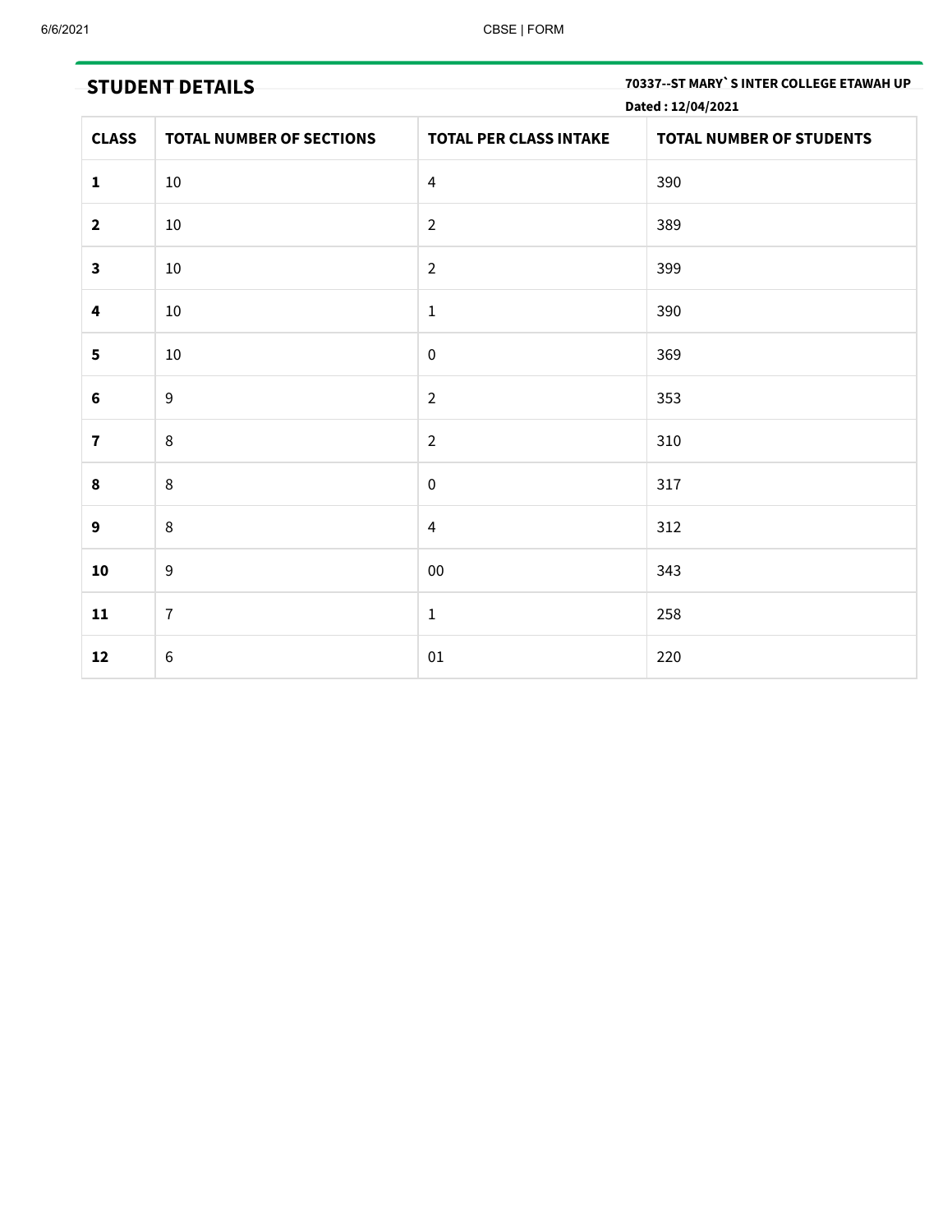## **ACADEMIC DETAILS 70337--ST MARY`S INTER COLLEGE ETAWAH UP Dated : 06/06/2021**

| <b>SUBJECTS OFFERED FOR CLASS 10</b>                                                                            | <b>SUBJECTS OFFERED FOR CLASS 12</b>                                                                                                                                                                                           |
|-----------------------------------------------------------------------------------------------------------------|--------------------------------------------------------------------------------------------------------------------------------------------------------------------------------------------------------------------------------|
| 002---HINDI COURSE-A<br>041---MATHEMATICS<br>086---SCIENCE<br>087---SOCIAL SCIENCE<br>184---ENGLISH LANG & LIT. | 055---ACCOUNTANCY<br>044---BIOLOGY<br>054---BUSINESS STUDIES<br>043---CHEMISTRY<br>083---COMPUTER SCIENCE (NEW)<br>030---ECONOMICS<br>301---ENGLISH CORE<br>302---HINDI CORE<br>041---MATHEMATICS<br>048--- PHYSICAL EDUCATION |
|                                                                                                                 | 042---PHYSICS                                                                                                                                                                                                                  |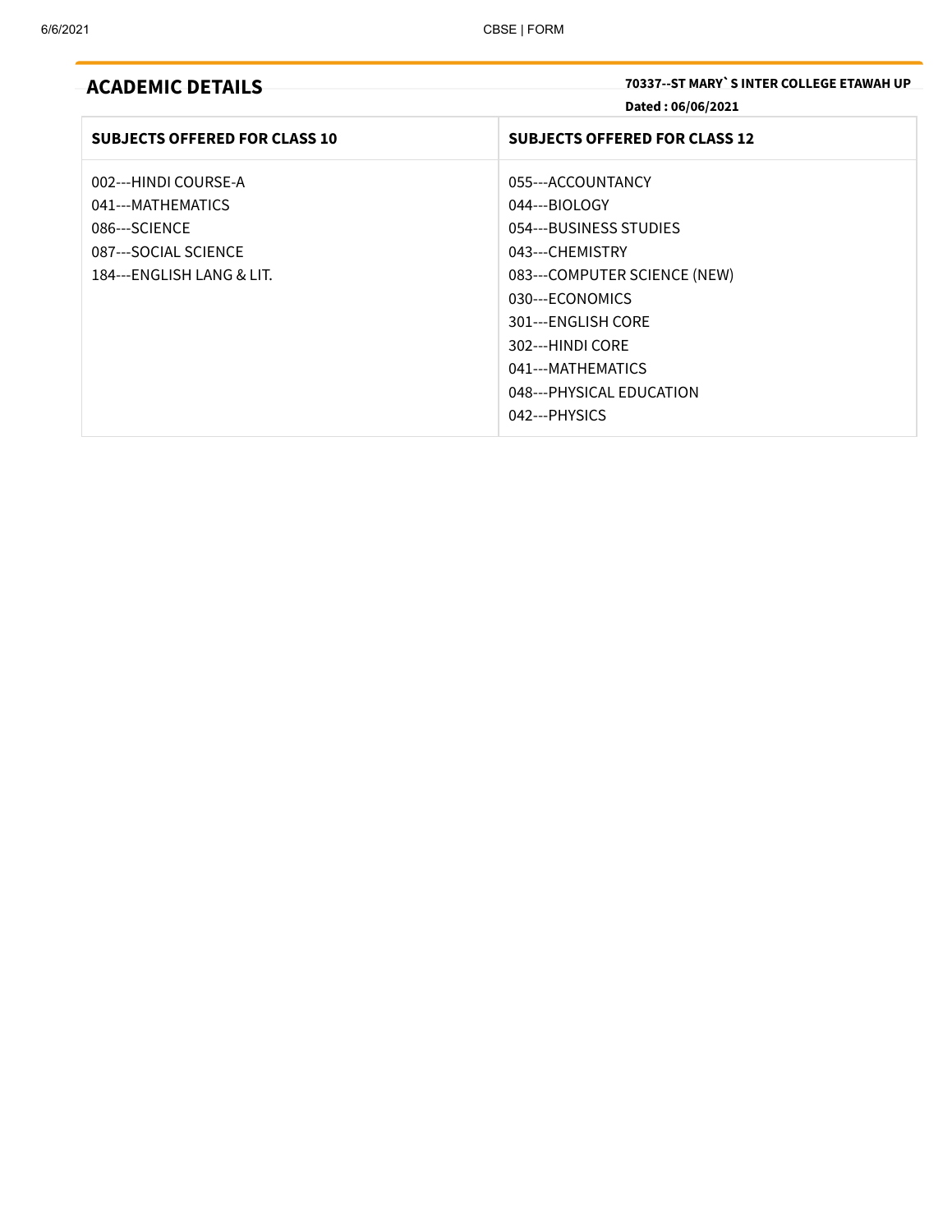| <b>INFRASTRUCTURE DETAILS</b>                              |              |                                                                                      | 70337--ST MARY`S INTER COLLEGE ETAWAH UP |
|------------------------------------------------------------|--------------|--------------------------------------------------------------------------------------|------------------------------------------|
|                                                            |              | Dated: 12/04/2021                                                                    |                                          |
| <b>TOTAL NUMBER OF SITES OF</b><br><b>SCHOOL</b>           | $\mathbf{1}$ | <b>TOTAL NUMBER OF</b><br><b>BUILDING BLOCKS</b>                                     | 4                                        |
| TOTAL AREA OF SCHOOL IN SQUARE<br><b>METRES</b>            | 101292       | <b>TOTAL NUMBER OF</b><br><b>PLAYGROUNDS</b>                                         | $\mathsf{3}$                             |
| <b>TOTAL AREA OF PLAYGROUND IN</b><br><b>SQUARE METRES</b> | 13000        | <b>TOTAL NUMBER OF</b><br><b>ROOMS</b>                                               | 145                                      |
| <b>TOTAL NUMBER OF SMALL-SIZED</b><br><b>ROOMS</b>         | 22           | <b>TOTAL NUMBER OF</b><br><b>MEDIUM-SIZED</b><br><b>ROOMS</b>                        | 110                                      |
| <b>TOTAL NUMBER OF LARGE-SIZED</b><br><b>ROOMS</b>         | 3            | <b>TOTAL NUMBER OF</b><br><b>MALE REST ROOM</b>                                      | 12                                       |
| <b>TOTAL NUMBER OF FEMALE REST</b><br><b>ROOM</b>          | 9            | <b>NUMBER OF GIRLS</b><br><b>TOILET</b>                                              | 63                                       |
| <b>NUMBER OF BOYS TOILET</b>                               | 70           | <b>NUMBER OF</b><br><b>TOILETS FOR</b><br><b>DIFFERENTLY</b><br><b>ABLED PERSONS</b> | 00                                       |
| <b>NUMBER OF WASHROOMS FOR</b><br><b>FEMALE STAFF</b>      | 25           | <b>NUMBER OF</b><br><b>WASHROOMS FOR</b><br><b>MALE STAFF</b>                        | 22                                       |
| <b>TOTAL NUMBER OF LIBRARIES</b>                           | 3            | <b>NUMBER OF</b><br><b>LABORATORIES</b>                                              | 9                                        |
| <b>TOTAL NUMBER OF STUDENT</b><br><b>CANTEENS</b>          | 00           | <b>TOTAL NUMBER OF</b><br><b>STAFF CANTEENS</b>                                      | 00                                       |
| <b>NUMBER OF WATER PURIFIERS/ROS</b>                       | 13           | <b>NUMBER OF</b><br><b>AUDITORIUMS</b>                                               | $\overline{2}$                           |
| <b>NUMBER OF LIFTS/ELEVATORS</b>                           | 00           | <b>NUMBER OF</b><br><b>DIGITAL</b><br><b>CLASSROOMS</b>                              | 70                                       |
| DOES THE SCHOOL HAVE HOSTEL<br><b>FACILITY</b>             | <b>NO</b>    | <b>DOES THE SCHOOL</b><br><b>HAVE GUARDS</b><br><b>EMPLOYED FOR</b><br><b>SAFETY</b> | <b>YES</b>                               |
| DOES THE SCHOOL HAVE FIRE<br><b>EXTINGUISHERS</b>          | <b>YES</b>   | <b>DOES THE SCHOOL</b><br><b>HAVE SPRINKLERS</b>                                     | <b>YES</b>                               |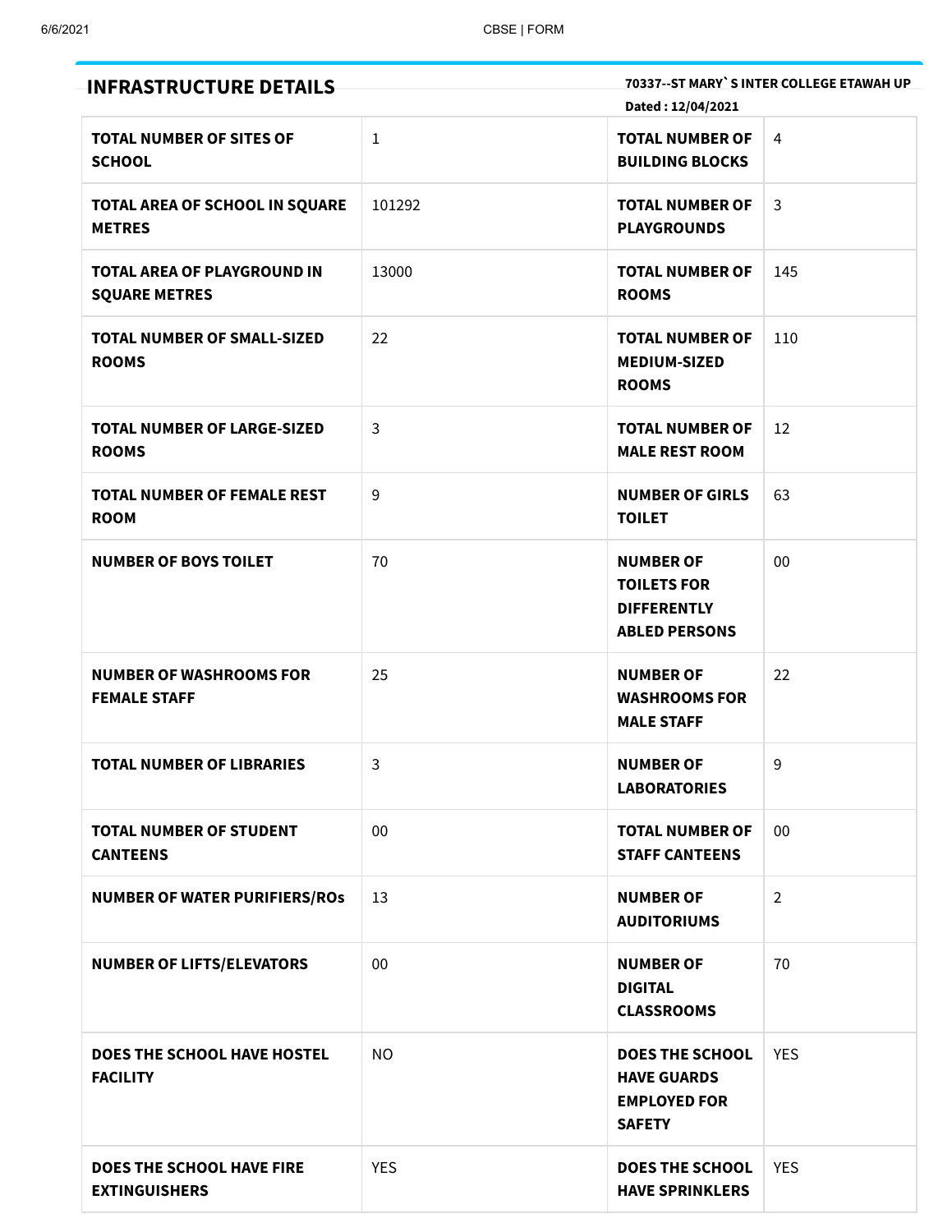| DOES THE SCHOOL HAVE CCTV<br><b>CAMERAS INSTALLED?</b>         | <b>YES</b>                                                    | <b>IS THE SCHOOL</b><br><b>EXAMINATION</b><br><b>CENTER OF CBSE?</b>            | <b>YES</b>                                       |
|----------------------------------------------------------------|---------------------------------------------------------------|---------------------------------------------------------------------------------|--------------------------------------------------|
| <b>TOTAL NUMBER OF COMPUTERS IN</b><br><b>ALL COMPUTER LAB</b> | 125                                                           | <b>DOES THE SCHOOL</b><br><b>HAVE WEB</b><br><b>SERVERS</b>                     | <b>NO</b>                                        |
| <b>DOES THE SCHOOL HAVE A</b><br><b>BOUNDARY WALL?</b>         | <b>YES</b>                                                    | <b>IS YOUR SCHOOL</b><br><b>BARRIER FREE/</b><br><b>HAS RAMPS?</b>              | <b>NO</b>                                        |
| DOES THE SCHOOL HAVE CLINIC<br><b>FACILITY?</b>                | <b>YES</b>                                                    | <b>DOES THE SCHOOL</b><br><b>HAVE A STRONG</b><br><b>ROOM?</b>                  | <b>YES</b>                                       |
| <b>DOES THE SCHOOL HAVE A</b><br><b>GYMNASIUM?</b>             | <b>YES</b>                                                    | <b>IS YOUR SCHOOL</b><br><b>WI-FI ENABLED?</b>                                  | <b>YES</b>                                       |
| <b>PROVISION OF WEB BASED</b><br><b>LEARNING PROGRAMS?</b>     | <b>YES</b>                                                    | <b>DOES THE SCHOOL</b><br><b>HAVE FIRE</b><br><b>ALARMS?</b>                    | <b>YES</b>                                       |
| <b>DOES THE SCHOOL HAVE SPORTS</b><br><b>FACILITY?</b>         | <b>YES</b>                                                    | <b>DOES THE SCHOOL</b><br><b>HAVE INDOOR</b><br><b>GAMES FACILITY?</b>          | <b>YES</b>                                       |
| <b>DOES THE SCHOOL HAVE A</b><br><b>SWIMMING POOL?</b>         | <b>NO</b>                                                     | <b>DOES THE SCHOOL</b><br><b>HAVE</b><br><b>DANCE/MUSIC</b><br><b>FACILITY?</b> | <b>YES</b>                                       |
| <b>TOTAL NUMBER OF BUSES OWNED</b>                             | 00                                                            | <b>TOTAL NUMBER OF</b><br><b>BUSES HIRED</b>                                    | $00\,$                                           |
| <b>TOTAL NUMBER OF</b><br><b>VANS/MATADORS</b>                 | 00                                                            | <b>TOTAL NUMBER OF</b><br><b>DRIVERS</b>                                        | 00                                               |
| <b>NUMBER OF FEMALE ATTENDANTS</b><br><b>FOR BUS DUTY</b>      | 00                                                            | <b>NUMBER OF</b><br><b>ACTIVITY ROOMS</b>                                       | 10                                               |
| <b>NAME OF TRANSPORT</b><br><b>COORDINATOR</b>                 | <b>NA</b>                                                     | <b>TRANSPORT</b><br><b>COORDINATOR</b><br><b>CONTACT</b>                        | 00                                               |
| <b>BUILDING SAFETY CERTIFICATE</b>                             | <b>VIEW (PdfHandler.aspx?</b><br>FileName=building/70337.PDF) | <b>TRANSPORT</b><br><b>SAFETY</b><br><b>CERTIFICATE</b>                         | <b>VIEW</b><br>(PdfHandler.aspx?<br>FileName=NA) |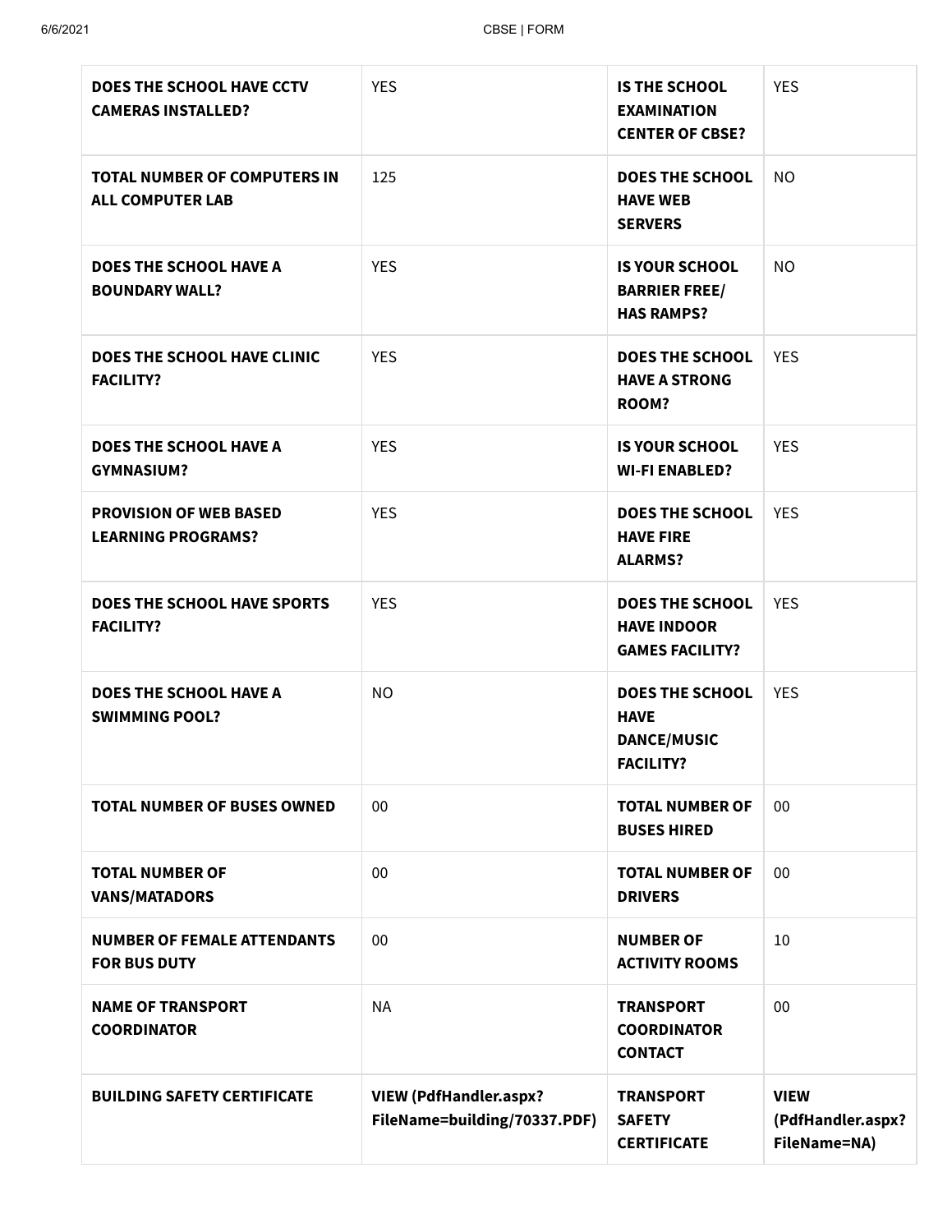| ARE THE HEALTH AND HYGIENE,<br>TOILETS ON ALL FLOORS, SEPARATE<br>TOILETS FOR STAFF, RAMPS,<br>SIGNBOARDS, ETC. BEING<br><b>MAINTAINED PROPERLY?</b> | <b>YES</b>  | <b>IS THE SCHOOL</b><br><b>INFRASTRUCTURE</b><br><b>BEING USED FOR</b><br><b>ANY COMMERCIAL</b><br><b>ACTIVITY?</b> | <b>NO</b> |
|------------------------------------------------------------------------------------------------------------------------------------------------------|-------------|---------------------------------------------------------------------------------------------------------------------|-----------|
| <b>OTHER DETAILS</b>                                                                                                                                 |             |                                                                                                                     |           |
| <b>TOTAL BOOKS AVAILABLE IN THE</b><br><b>SCHOOL LIBRARY</b>                                                                                         | 10215       | <b>PERIODICALS IN</b><br>THE SCHOOL<br><b>LIBRARY</b>                                                               | 35        |
| <b>DAILIES IN THE SCHOOL LIBRARY</b>                                                                                                                 | 8           | <b>REFERENCE</b><br><b>BOOKS IN THE</b><br><b>SCHOOL LIBRARY</b>                                                    | 767       |
| <b>LIBRARY RESOURCES</b>                                                                                                                             | 10          | <b>DOES IT HAVE</b><br><b>LIBRARY</b><br><b>SOFTWARE</b>                                                            | No        |
| LIBRARY SIZE (IN SQ. METERS)                                                                                                                         | 289.9       | <b>COMPUTER LAB</b><br>SIZE (IN SQ.<br><b>METERS</b> )                                                              | 281       |
| <b>COMPOSITE SCIENCE LAB SIZE (IN</b><br>SQ. METERS)                                                                                                 | 914.5       | <b>CHEMISTRY LAB</b><br>SIZE (IN SQ.<br><b>METERS</b> )                                                             | 183       |
| PHYSICS LAB SIZE (IN SQ. METERS)                                                                                                                     | 183         | <b>HOW MANY</b><br><b>ROOMS BETWEEN</b><br>400 to 500 SQ FT                                                         | 32        |
| <b>DOES IT HAVE LIBRARY INTERNET</b>                                                                                                                 | <b>YES</b>  | <b>TOTAL NUMBER OF</b><br><b>LABORATORY</b>                                                                         | 8         |
| <b>WHETHER SCHOOL HAS SINGLE</b><br><b>CONTIGUOUS PLOT ?</b>                                                                                         | Yes         | <b>SCHOOL SITE</b><br>(TEMPORARY /<br><b>PERMANENT)</b>                                                             | PERMANENT |
| <b>DISTANCE BETWEEN TWO SITES OF</b><br>THE SCHOOL                                                                                                   | $\mathbf 0$ | <b>PURPOSE FOR</b><br><b>TWO SITES OF THE</b><br><b>SCHOOL</b>                                                      | <b>NA</b> |
| <b>BIOLOGY LAB SIZE (IN SQ. METERS)</b>                                                                                                              | 183         | <b>MATHEMATICS LAB</b><br>SIZE (IN SQ.<br><b>METERS</b> )                                                           | 183       |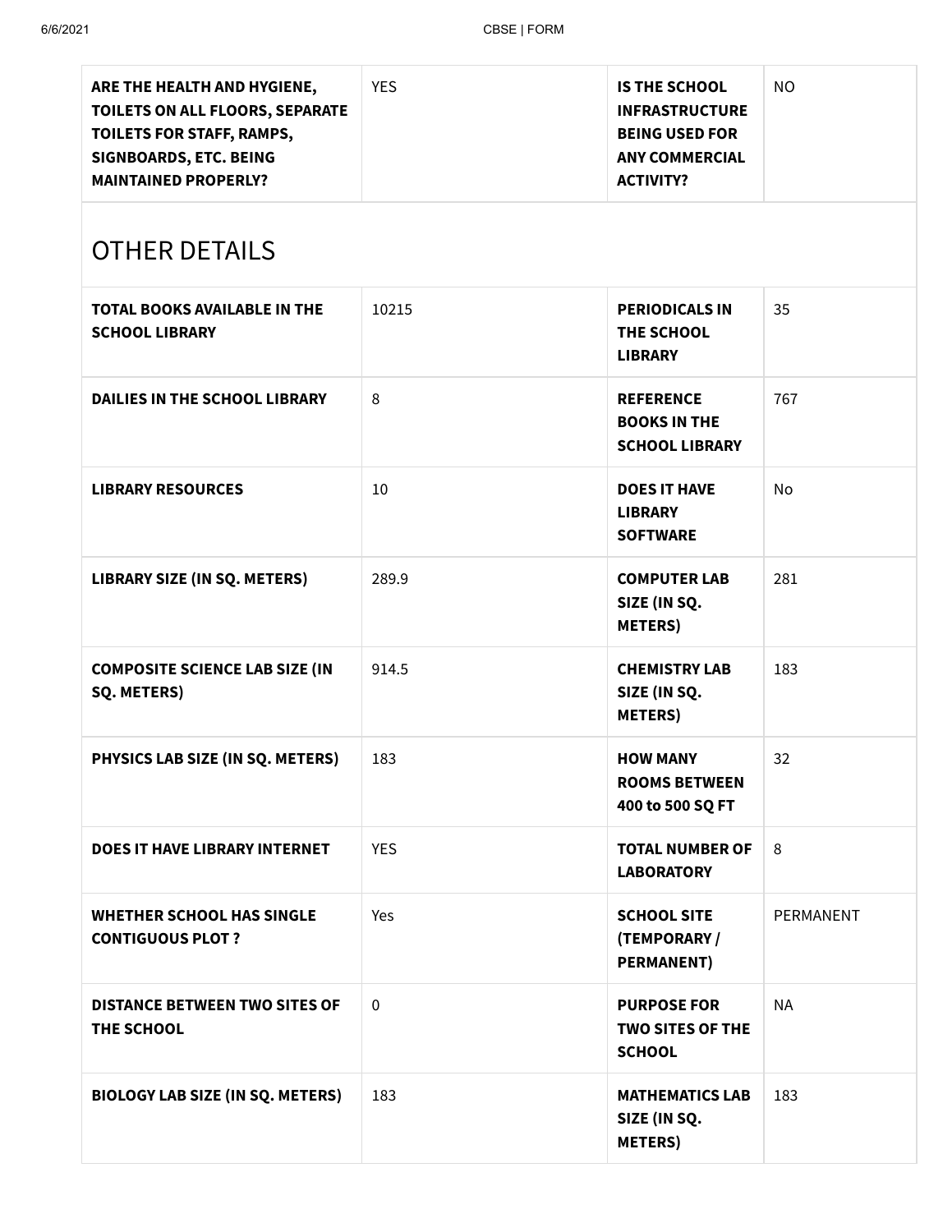| <b>CERTIFYING THAT NO OTHER</b><br><b>INSTITUTION (APART FROM</b><br><b>SCHOOL) IS RUNNING IN THE</b><br><b>CLAIMED LAND AREA</b> | Yes | THE SCHOOL WILL<br><b>NOT RUN ANY</b><br><b>BRANCH IN THE</b><br><b>PREVIOUS PLOT</b><br><b>WITH SAME</b><br><b>AFFILIATION NO</b> | Yes |
|-----------------------------------------------------------------------------------------------------------------------------------|-----|------------------------------------------------------------------------------------------------------------------------------------|-----|
| <b>HOW MANY ROOMS LESS THAN 400</b><br><b>SQ FT</b>                                                                               | 31  | <b>HOW MANY</b><br><b>ROOMS GREATER</b><br>THAN 500 SQ FT                                                                          | 124 |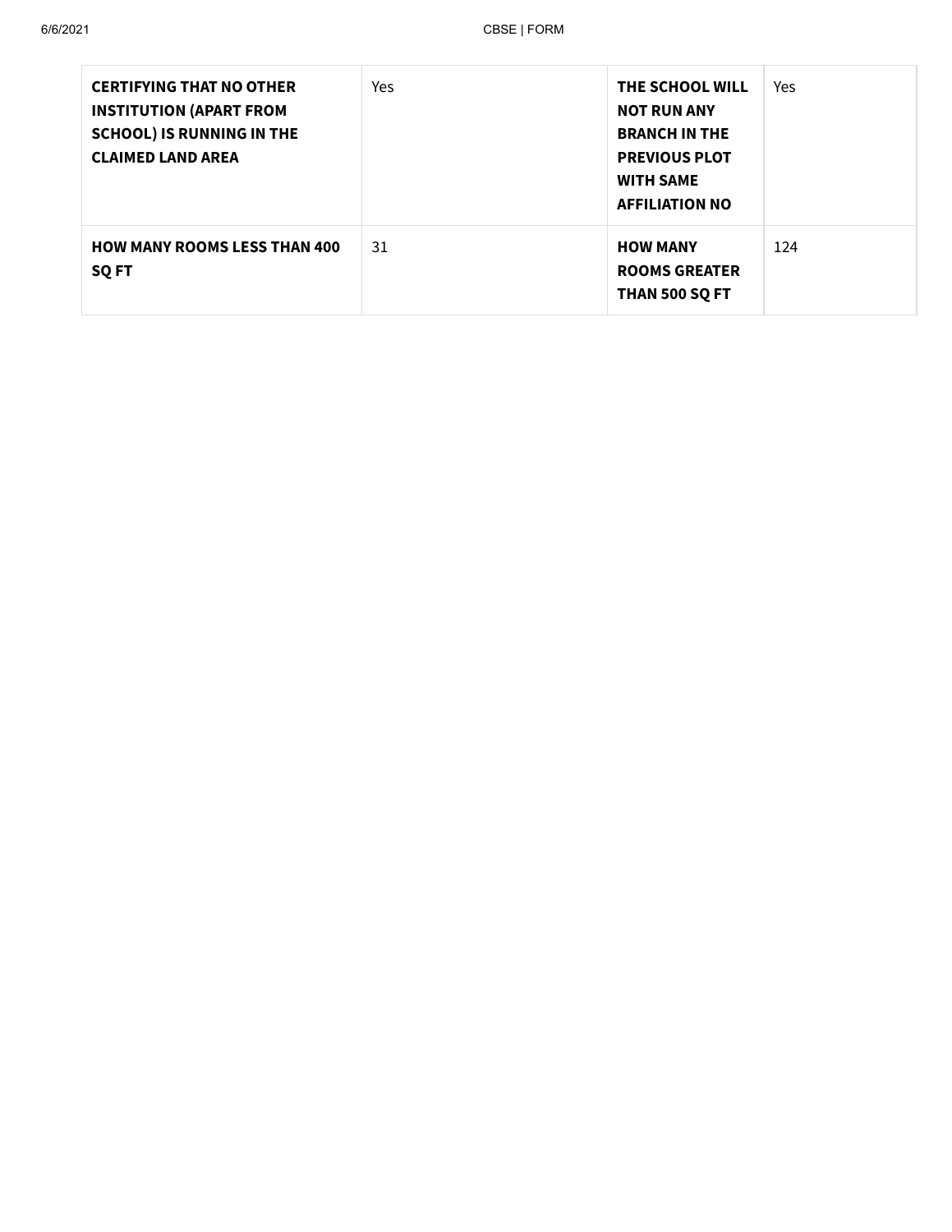| <b>LOCATION DETAILS</b>                              |                                                                              | 70337--ST MARY`S INTER COLLEGE ETAWAH UP<br>Dated: 17/04/2021  |                |
|------------------------------------------------------|------------------------------------------------------------------------------|----------------------------------------------------------------|----------------|
| <b>NEAREST</b><br><b>NATIONALISED</b><br><b>BANK</b> | BANK OF INDIA, ST. MARY'S SCHOOL, 173, KALPANA<br>NAGAR, CIVIL LINES, ETAWAH | <b>DISTANCE OF BANK FROM</b><br><b>SCHOOL IN KM</b>            | 01             |
| <b>NEAREST BUS</b><br><b>STATION</b>                 | <b>ETAWAH</b>                                                                | <b>DISTANCE OF BUS TERMINAL</b><br><b>FROM SCHOOL IN KM</b>    | 3              |
| <b>NEAREST RAILWAY</b><br><b>STATION</b>             | <b>ETAWAH</b>                                                                | <b>DISTANCE OF RAILWAY STATION</b><br><b>FROM SCHOOL IN KM</b> | $\overline{2}$ |
| <b>NEAREST AIRPORT</b>                               | INDIRA GANDHI INTER NATIONAL AIRPORT                                         | <b>DISTANCE OF AIRPORT FROM</b><br><b>SCHOOL IN KM</b>         | 400            |
| <b>NEAREST</b><br><b>HOSPITAL</b>                    | DISTRICT HOSPITAL, ETAWAH                                                    | <b>DISTANCE OF HOSPITAL FROM</b><br><b>SCHOOL IN KM</b>        | $\mathbf{1}$   |
| <b>NEAREST POLICE</b><br><b>STATION</b>              | CIVIL LINES POLICE STATION, ETAWAH                                           | <b>DISTANCE OF POLICE STATION</b><br><b>FROM SCHOOL IN KM</b>  | 1              |
| <b>NEAREST METRO</b><br><b>STATION</b>               | <b>NA</b>                                                                    | <b>DISTANCE OF METRO FROM</b><br><b>SCHOOL IN KM</b>           | 00             |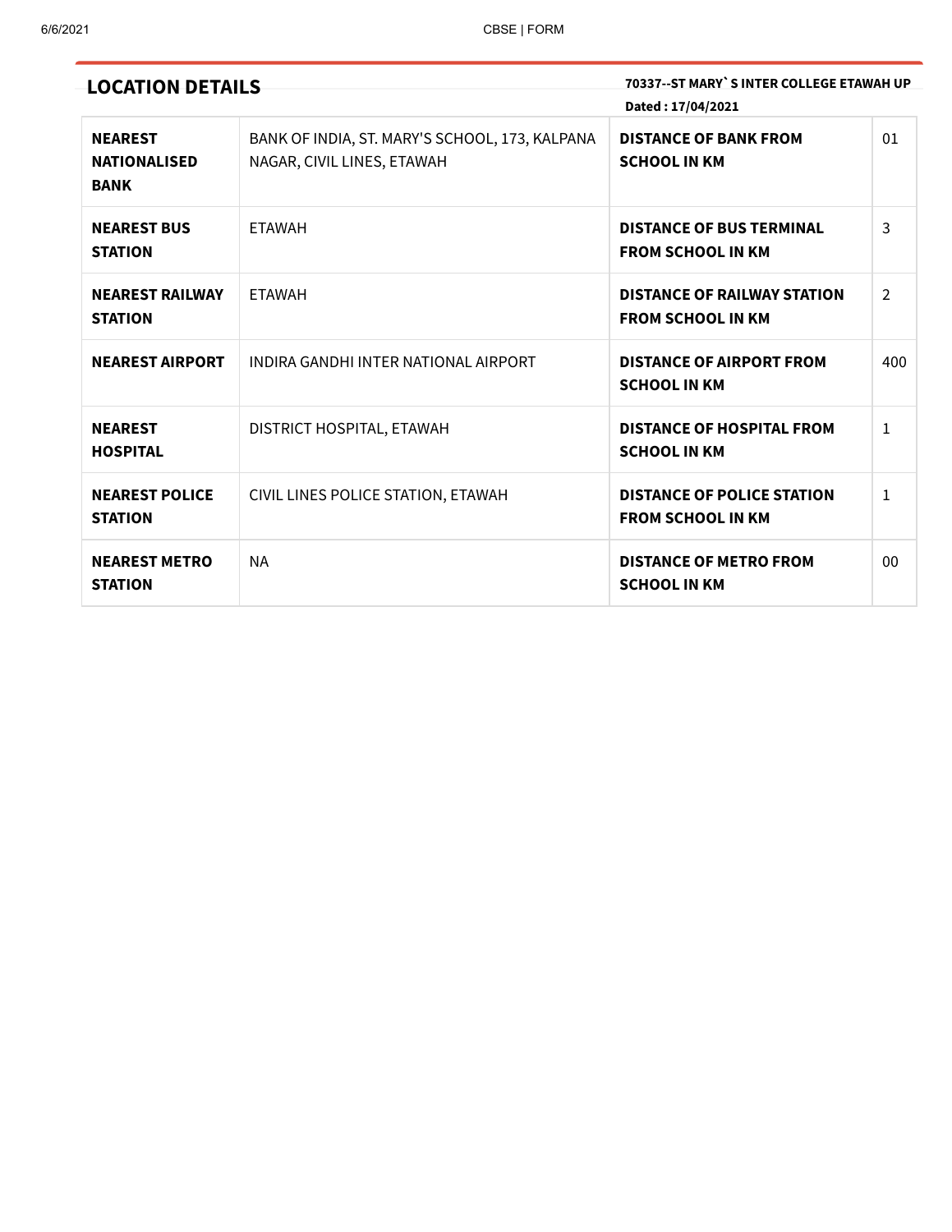| 70337--ST MARY`S INTER COLLEGE ETAWAH UP<br><b>CONTRIBUTION TOWARDS ENVIRONMENT PROTECTION</b><br>Dated: 12/04/2021                          |            |                                                                                                                                                        |            |  |
|----------------------------------------------------------------------------------------------------------------------------------------------|------------|--------------------------------------------------------------------------------------------------------------------------------------------------------|------------|--|
| WHETHER RAIN WATER HARVESTING HAS BEEN<br><b>DONE IN THE CAMPUS?</b>                                                                         | <b>YES</b> | <b>WHETHER ROOF WATER HARVESTING IS</b><br><b>BEING UNDERTAKEN BY THE SCHOOL?</b>                                                                      | <b>YES</b> |  |
| <b>WHETHER HARVESTED WATER IS RECYCLED</b><br><b>FOR GARDENING, ETC?</b>                                                                     | <b>YES</b> | <b>WHETHER SCHOOL ENSURES</b><br><b>MAINTENANCE OF ALL WATER</b><br><b>FAUCETS/PIPES ETC TO PREVENT ANY</b><br><b>LEAKAGES?</b>                        | <b>YES</b> |  |
| WHETHER SEGREGATION OF WASTE IS DONE AT<br><b>SOURCE?</b>                                                                                    | <b>YES</b> | <b>WHETHER ORGANIC WASTE IS BEING</b><br><b>RECYCLED?</b>                                                                                              | NO.        |  |
| <b>WHETHER WASTE PAPER IS RECYCLED?</b>                                                                                                      | NO.        | <b>WHETHER SCHOOL IS MAKING EFFORTS</b><br>TO REDUCE USE OF PAPER BY ADOPTING<br><b>IT SOLUTIONS?</b>                                                  | <b>YES</b> |  |
| <b>WHETHER THERE IS PROPER DISPOSAL OF</b><br><b>SOLID WASTE?</b>                                                                            | <b>YES</b> | <b>WHETHER THERE IS A SYSTEM FOR</b><br><b>DISPOSAL OF ELECTRONIC WASTE?</b>                                                                           | <b>NO</b>  |  |
| WHETHER SCHOOL IS USING ENERGY SAVING<br>AND ENERGY EFFICIENT ELECTRICAL<br><b>EQUIPMENT?</b>                                                | <b>YES</b> | <b>WHETHER PLANTATION/GARDENING HAS</b><br><b>BEEN DONE IN AND AROUND CAMPUS?</b>                                                                      | <b>YES</b> |  |
| WHETHER DRIP IRRIGATION IS THE ONLY<br><b>MEANS OF WATERING THE GARDEN?</b>                                                                  | <b>YES</b> | WHETHER SCHOOL IS USING SOLAR<br><b>ENERGY?</b>                                                                                                        | <b>YES</b> |  |
| WHETHER WASTE WATER FROM RO PLANT FOR<br><b>DRINKING WATER IS BEING</b><br><b>HARVESTED/RECYCLED?</b>                                        | <b>YES</b> | <b>WHETHER SCHOOL IS PROMOTING</b><br><b>AWARENESS AMONGST CHILDREN AND</b><br><b>PARENTS ON ENVIRONMENTAL</b><br><b>CONSERVATION AND CLEANLINESS?</b> | <b>YES</b> |  |
| WHETHER CHILDREN ARE BEING TAUGHT HOW<br>TO AUDIT THE USE OF WATER AND WHETHER<br>THEY ARE BEING ENCOURAGED TO TAKE IT UP<br><b>AT HOME?</b> | <b>YES</b> | WHETHER CHILDREN ARE TAKING UP<br><b>WATER AUDITING AT SCHOOL?</b>                                                                                     | <b>YES</b> |  |
| <b>WHETHER ENVIRONMENTAL LITERACY IS</b><br><b>PROMOTED THROUGH INTEGRATION IN</b><br><b>ACADEMICS?</b>                                      | <b>YES</b> | <b>WHETHER TREES HAVE BEEN PLANTED BY</b><br>STUDENTS, IN SCHOOL AT HOME/IN<br><b>NEIGHBOURHOOD IN THE CURRENT</b><br><b>ACADEMIC YEAR?</b>            | <b>YES</b> |  |
| <b>WHETHER CONSERVATION OF ENVIRONMENT IS</b><br><b>PROMOTED?</b>                                                                            | <b>YES</b> | <b>TOTAL TREES PLANTED? (BY STUDENTS</b><br><b>AND TEACHERS)</b>                                                                                       | 55         |  |
| TOTAL AMOUNT OF WATER CONSERVED (IN<br>LITRES)? (BY STUDENTS AND TEACHERS)                                                                   | 5000       | <b>TARGET DATE FOR STOPPING USE OF</b><br><b>POLYTHENE</b>                                                                                             | 02/01/2020 |  |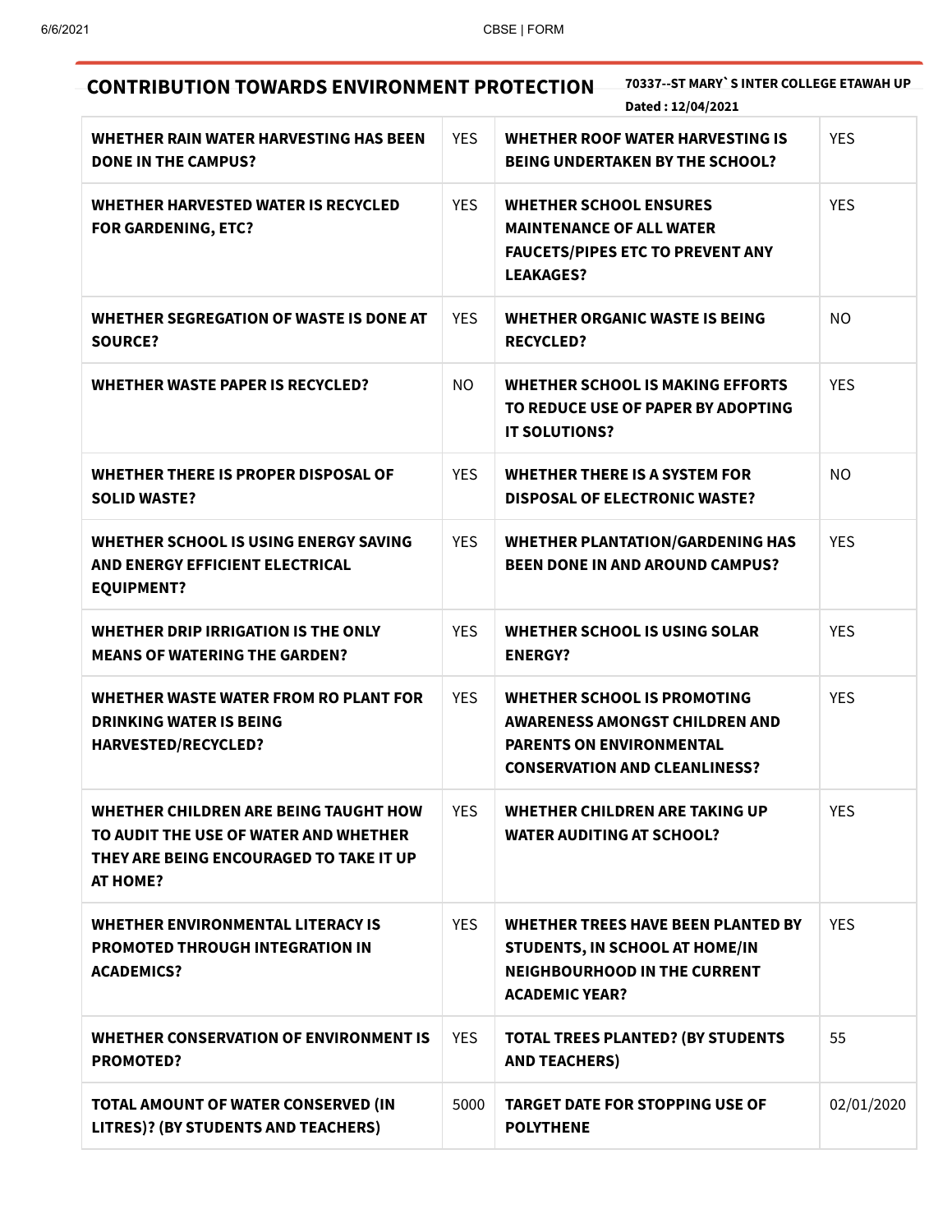**CHAIRMAN/PRESIDENT'S CORRESPONDENT DETAIL AND SM<sup>7</sup>C0337--ST MARY`S INTER COLLEGE ETAWAH UP Dated : 12/04/2021**

|                                                                                                                                |                   | $\boldsymbol{\mu}$ alcu $\boldsymbol{\mu}$ . 12/04/2021                   |                                                                        |
|--------------------------------------------------------------------------------------------------------------------------------|-------------------|---------------------------------------------------------------------------|------------------------------------------------------------------------|
| <b>CHAIRMAN/PRESIDENT'S/</b><br><b>CORRESPONDENT NAME</b>                                                                      | FR THOMAS EZHIKAD | <b>CHAIRMAN/PRESIDENT'S/</b><br><b>CORRESPONDENT</b><br><b>ADDRESS</b>    | ST MARYS INTER<br><b>COLLEGE ETAWAH</b><br>UTTAR PRADESH PIN<br>206001 |
| <b>CHAIRMAN/PRESIDENT'S/</b><br><b>CORRESPONDENT PHONE (OFFICE)</b>                                                            | 9411865219        | <b>CHAIRMAN/PRESIDENT'S/</b><br><b>CORRESPONDENT PHONE</b><br>(RESIDENCE) | 9411865219                                                             |
| <b>SECRETARY NAME</b>                                                                                                          | FR JOBY JOSEPH    | <b>TOTAL MEMBERS</b>                                                      | 17                                                                     |
| WHETHER THE SCHOOL MANAGING COMMITTEE HAS BEEN<br><b>CONSTITUTED AS PER OF REQUIREMENTS OF AFFILIATION</b><br><b>BYE-LAWS?</b> |                   | Yes                                                                       |                                                                        |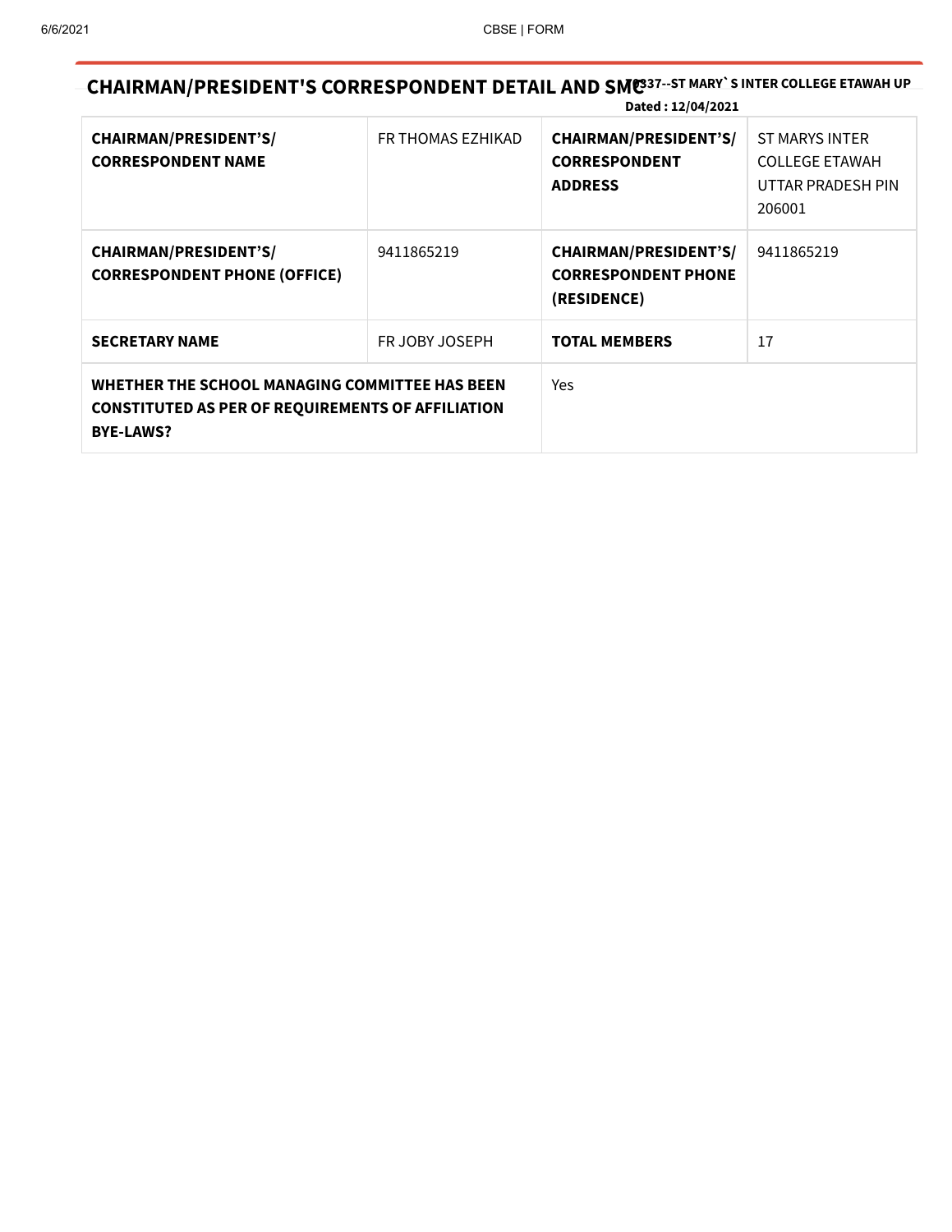| <b>SCHOOL WEBSITE INFORMATION</b>                                                                                                                                                                                                                             |                             | 70337--ST MARY`S INTER COLLEGE ETAWAH UP<br>Dated: 12/04/2021                                                                            |            |  |
|---------------------------------------------------------------------------------------------------------------------------------------------------------------------------------------------------------------------------------------------------------------|-----------------------------|------------------------------------------------------------------------------------------------------------------------------------------|------------|--|
| URL OF SCHOOL WEBSITE                                                                                                                                                                                                                                         | http://www.stmarysetawah.in | <b>DETAILS OF CURRICULUM</b>                                                                                                             | <b>Yes</b> |  |
| <b>SCHOOL MANAGING COMMITTEE</b><br><b>INFORMATION</b>                                                                                                                                                                                                        | Yes                         | <b>TRANSFER CERTIFICATE SAMPLE</b>                                                                                                       | Yes        |  |
| <b>NORMS FOLLOWED FOR FIXING FEE</b>                                                                                                                                                                                                                          | Yes                         | <b>SELF AFFIDAVIT OF SCHOOL</b>                                                                                                          | Yes        |  |
| <b>AFFILIATION STATUS</b><br>(MIDDLE/SECONDARY/SENIOR<br><b>SECONDARY)</b>                                                                                                                                                                                    | Yes                         | <b>DETAILS OF INFRASTRUCTURE</b>                                                                                                         | Yes        |  |
| <b>DETAILS OF TEACHERS INCLUDING</b><br><b>QUALIFICATIONS</b>                                                                                                                                                                                                 | Yes                         | <b>DETAILS OF TEACHERS TRAINING</b>                                                                                                      | Yes        |  |
| THE NUMBER OF STUDENTS CLASS<br><b>WISE</b>                                                                                                                                                                                                                   | Yes                         | <b>LIST OF BOOKS PRESCRIBED IN</b><br><b>VARIOUS CLASSES</b>                                                                             | Yes        |  |
| <b>ANNUAL REPORT</b>                                                                                                                                                                                                                                          | Yes                         | <b>SCHOOL CIRCULARS</b>                                                                                                                  | Yes        |  |
| POSTAL ADDRESS AND E-MAIL,<br>TELEPHONE NOS. OF SCHOOL AND<br><b>AUTHORITIES</b>                                                                                                                                                                              | Yes                         | AS PER THE SECTION (2.4.9) OF<br><b>AFFILIATION BYE-LAWS,</b><br><b>INFORMATION WITH REGARD TO FEES</b><br><b>CHARGED FOR EACH CLASS</b> | Yes        |  |
| <b>PERIOD OF AFFILIATION</b>                                                                                                                                                                                                                                  | Yes                         | <b>ACADEMIC CALENDAR OF THE</b><br><b>SCHOOL</b>                                                                                         | Yes        |  |
| AS PER THE SECTION (2.4.7 (B)) OF AFFILIATION BYE-LAWS, WRITTEN DECLARATION DULY SIGNED BY THE<br>MANAGER AND THE PRINCIPAL TO THE EFFECT THAT THEY HAVE GONE THROUGH THE CONTENTS OF THE<br><b>BOOKS PRESCRIBED BY THE SCHOOL AND OWN THE RESPONSIBILITY</b> |                             |                                                                                                                                          | Yes        |  |
| SPORTS ACHIEVEMENTS, INNOVATIONS, OVERALL RESULTS, PTA ACTIVITIES, IMPORTANT SMC DECISIONS<br>BEEN ADDED IN ANNUAL REPORT OF THE SCHOOL                                                                                                                       |                             | ACADEMIC ACHIEVEMENTS; WRITE UP ON ALL EFFORTS MADE IN THE FIELD OF ENVIRONMENT EDUCATION,                                               | Yes        |  |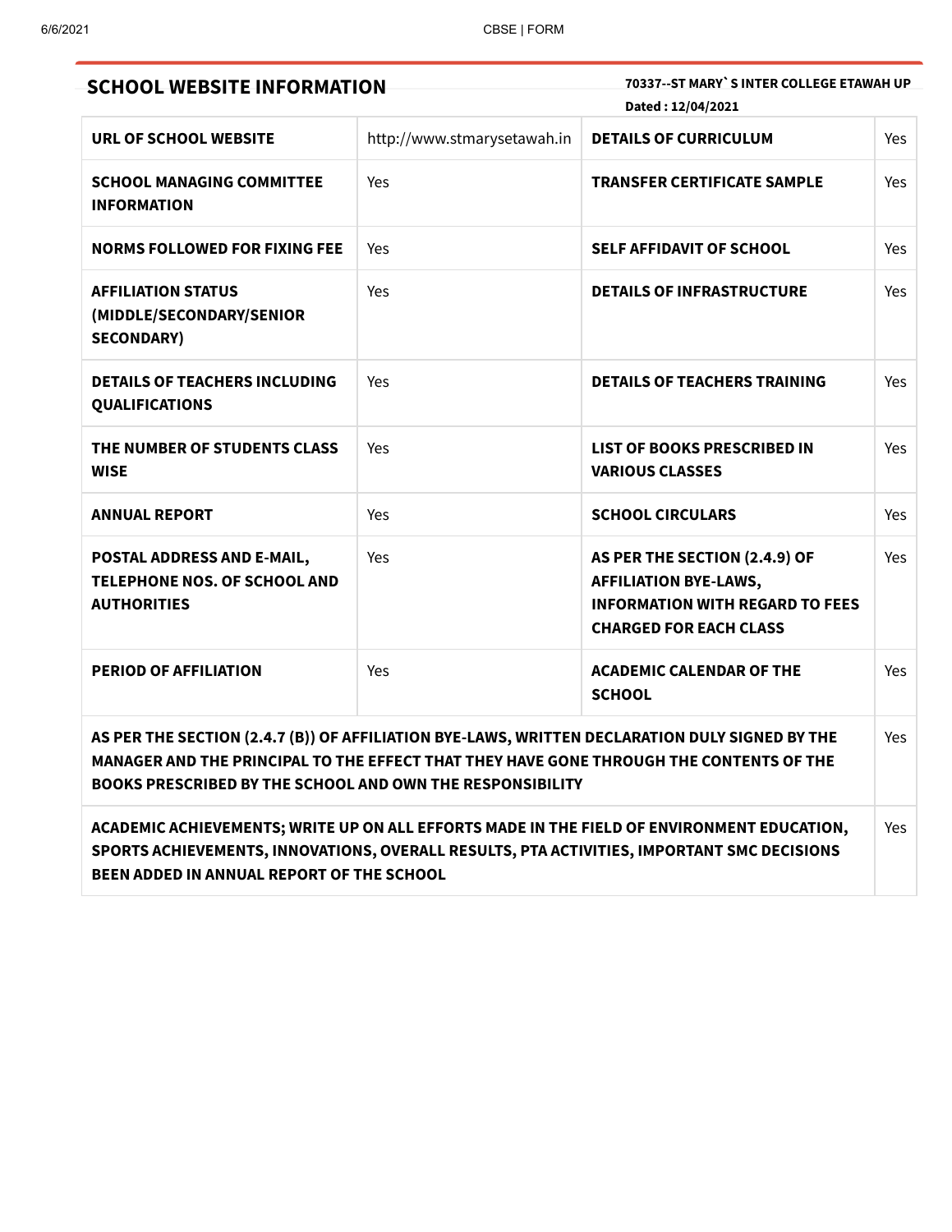| <b>OTHER VITAL INFORMATION</b>                                                                                                              |                         | 70337--ST MARY`S INTER COLLEGE ETAWAH UP<br>Dated: 14/04/2021                                                   |                                                   |  |
|---------------------------------------------------------------------------------------------------------------------------------------------|-------------------------|-----------------------------------------------------------------------------------------------------------------|---------------------------------------------------|--|
| <b>10th BOARD PASS</b><br><b>PERCENTAGE</b><br>(2014/2015/2016)                                                                             | 98/100/99               | <b>12th BOARD PASS</b><br><b>PERCENTAGE</b><br>(2014/2015/2016)                                                 | 91/98/89                                          |  |
| <b>NAME OF</b><br><b>WELLNESS/ACTIVITY</b><br><b>TEACHER</b>                                                                                | <b>YES</b>              | <b>NAME OF</b><br><b>GRIEVANCE/COMPLAINT</b><br><b>REDRESSAL OFFICER</b>                                        | <b>GEORGE JACOB</b>                               |  |
| <b>CONTACT NUMBER OF</b><br><b>GRIEVANCE/COMPLAINT</b><br><b>REDRESSAL OFFICER</b>                                                          | 9411939801              | <b>EMAIL ID OF</b><br><b>GRIEVANCE/COMPLAINT</b><br><b>REDRESSAL OFFICER</b>                                    | georgejacob1968@gmail.com                         |  |
| <b>NAME OF HEAD OF SEXUAL</b><br><b>HARASSMENT COMMITTEE</b>                                                                                | SR NAVYA ELZAMMA THOMAS | <b>CONTACT NUMBER OF</b><br><b>HEAD OF SEXUAL</b><br><b>HARASSMENT</b><br><b>COMMITTEE</b>                      | 9639771837                                        |  |
| <b>EMAIL ID OF HEAD OF</b><br><b>SEXUAL HARASSMENT</b><br><b>COMMITTEE</b>                                                                  | srnavyacmc@gmail.com    | <b>NAME OF CONTACT</b><br><b>PERSON IN CASE OF</b><br><b>EMERGENCY</b>                                          | <b>ABRAHAM THOMAS</b>                             |  |
| <b>CONTACT NUMBER OF</b><br><b>CONTACT PERSON IN CASE</b><br>OF EMERGENCY                                                                   | 9412519971              | <b>EMAIL ID OF CONTACT</b><br><b>PERSON IN CASE OF</b><br><b>EMERGENCY</b>                                      | abrahamthomasjuby@gmail.c                         |  |
| <b>TOTAL NUMBER OF</b><br><b>DOCTORS IN SCHOOL</b><br><b>CLINIC</b>                                                                         | 1                       | <b>TOTAL NUMBER OF</b><br><b>NURSES IN SCHOOL</b><br><b>CLINIC</b>                                              | $\mathbf{1}$                                      |  |
| <b>TOTAL NUMBER OF BEDS IN</b><br><b>SCHOOL CLINIC</b>                                                                                      | 6                       | <b>LEVEL OF INVOLVEMENT</b><br>OF SCHOOL IN CBSE<br><b>ACTIVITIES</b>                                           | <b>ACTIVE</b>                                     |  |
| <b>DO THE TEACHERS GET</b><br><b>PROPER GRADE LIKE</b><br><b>PGT/TGT AS PER THE</b><br><b>CLASSES THEY ARE</b><br><b>ENTITLED TO TEACH?</b> | <b>YES</b>              | <b>DO THE TEACHERS AND</b><br><b>STAFF GET THEIR</b><br><b>SALARY WITHIN FIRST</b><br><b>WEEK OF THE MONTH?</b> | <b>YES</b>                                        |  |
| <b>DOES THE SCHOOL HAVE</b><br><b>EPF FACILITY FOR STAFF</b>                                                                                | <b>YES</b>              | <b>EPF REGISTRATION</b><br><b>NUMBER</b>                                                                        | UP/KNP/17637                                      |  |
| <b>MODE OF SALARY PAYMENT</b>                                                                                                               | bankpayment             | <b>NAME OF BANK WITH</b><br><b>SALARY ACCOUNT</b>                                                               | BANK OF INDIA, ST MARY'S<br>SCHOOL BRANCH, ETAWAH |  |
| <b>ARE THE SCHOOL</b><br><b>ACCOUNTS AUDITED</b><br><b>REGULARLY?</b>                                                                       | <b>YES</b>              | <b>PARENT TEACHERS</b><br><b>ASSOCIATION AS PER</b><br><b>NORMS</b>                                             | <b>YES</b>                                        |  |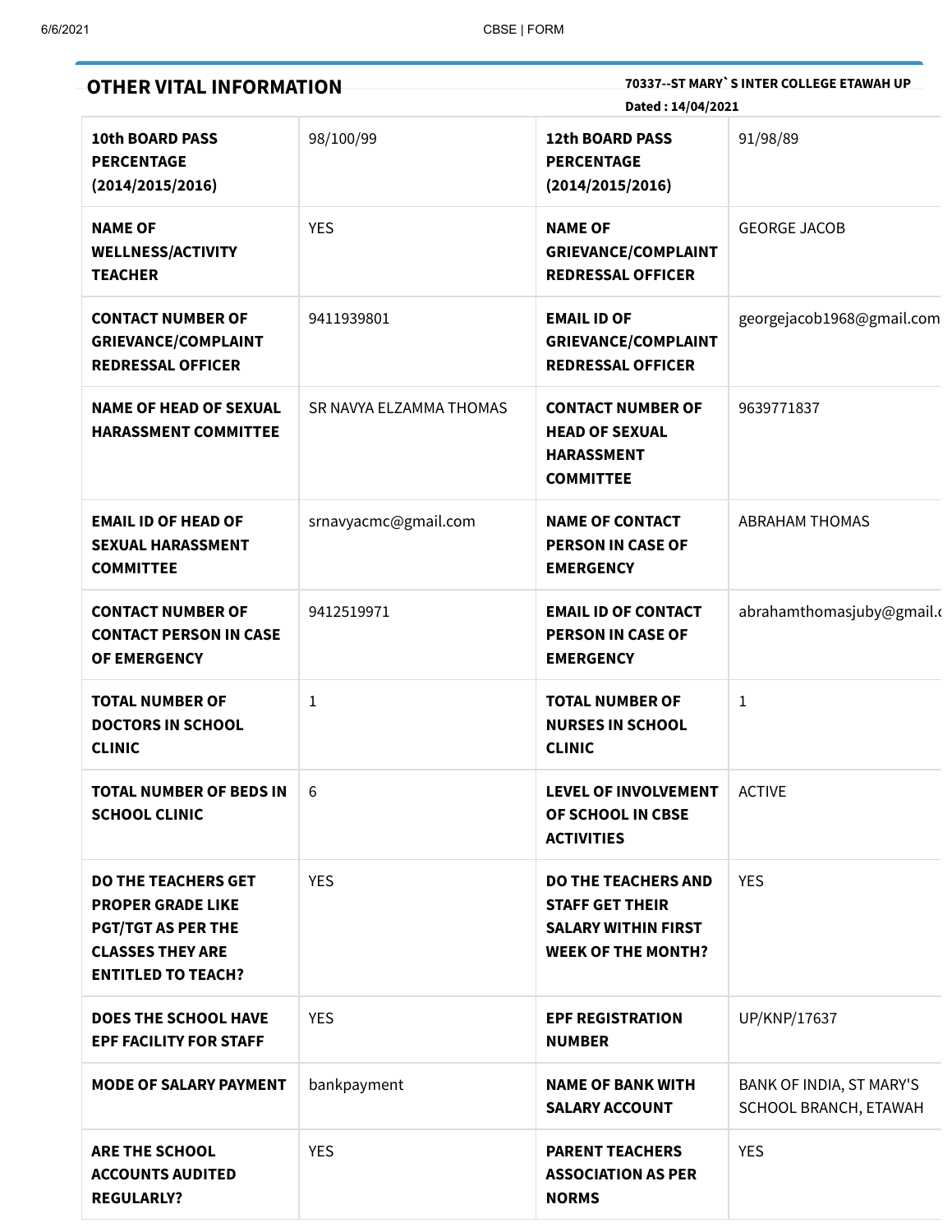| <b>ACADEMIC SESSION</b>                                                                                      | <b>APRIL TO MARCH</b>                                       | <b>VACATION PERIOD</b>                                                    | <b>MAY TO JUNE</b>                                        |  |
|--------------------------------------------------------------------------------------------------------------|-------------------------------------------------------------|---------------------------------------------------------------------------|-----------------------------------------------------------|--|
| <b>AUDITED BALANCE SHEET</b><br><b>OF SCHOOL</b>                                                             | VIEW (PdfHandler.aspx?<br>FileName=balance/70337.pdf)       | <b>STAFF STATEMENT OF</b><br><b>SCHOOL</b>                                | VIEW (PdfHandler.aspx?<br>FileName=staff/70337.pdf)       |  |
| <b>INCOME AND EXPENDITURE</b><br><b>STATEMENT</b>                                                            | <b>VIEW (PdfHandler.aspx?</b><br>FileName=income/70337.pdf) | <b>ACADEMIC CALENDAR</b><br><b>OF SCHOOL</b>                              | <b>VIEW (PdfHandler.aspx?</b><br>FileName=academic/70337. |  |
| <b>AVAILABILITY OF STAFF</b><br><b>WITH KNOWLEDGEOF</b><br>SOFTWARE/SCANNING/GEO<br><b>TAGGING/INTERNET?</b> | <b>YES</b>                                                  | <b>WHETHER SUFFICIENT</b><br><b>GUARDS EMPLOYED</b><br><b>FOR SAFETY?</b> | <b>YES</b>                                                |  |
| <b>BEST PRACTICES OF SCHOOL</b>                                                                              |                                                             |                                                                           |                                                           |  |
|                                                                                                              |                                                             |                                                                           |                                                           |  |

MARIAN CORE GROUP HAS TAKEN UP SWACH BHARAT ABHIYAN, BUILT TOILETS AND HOUSES FOR POOR AND NEEDY VILLAGER CREATED THE OUTLINE OF INDIA THROUGH HUMAN CHAIN IN CONNECTION WITH VOTER AWARENESS CREATION CAMPAIGN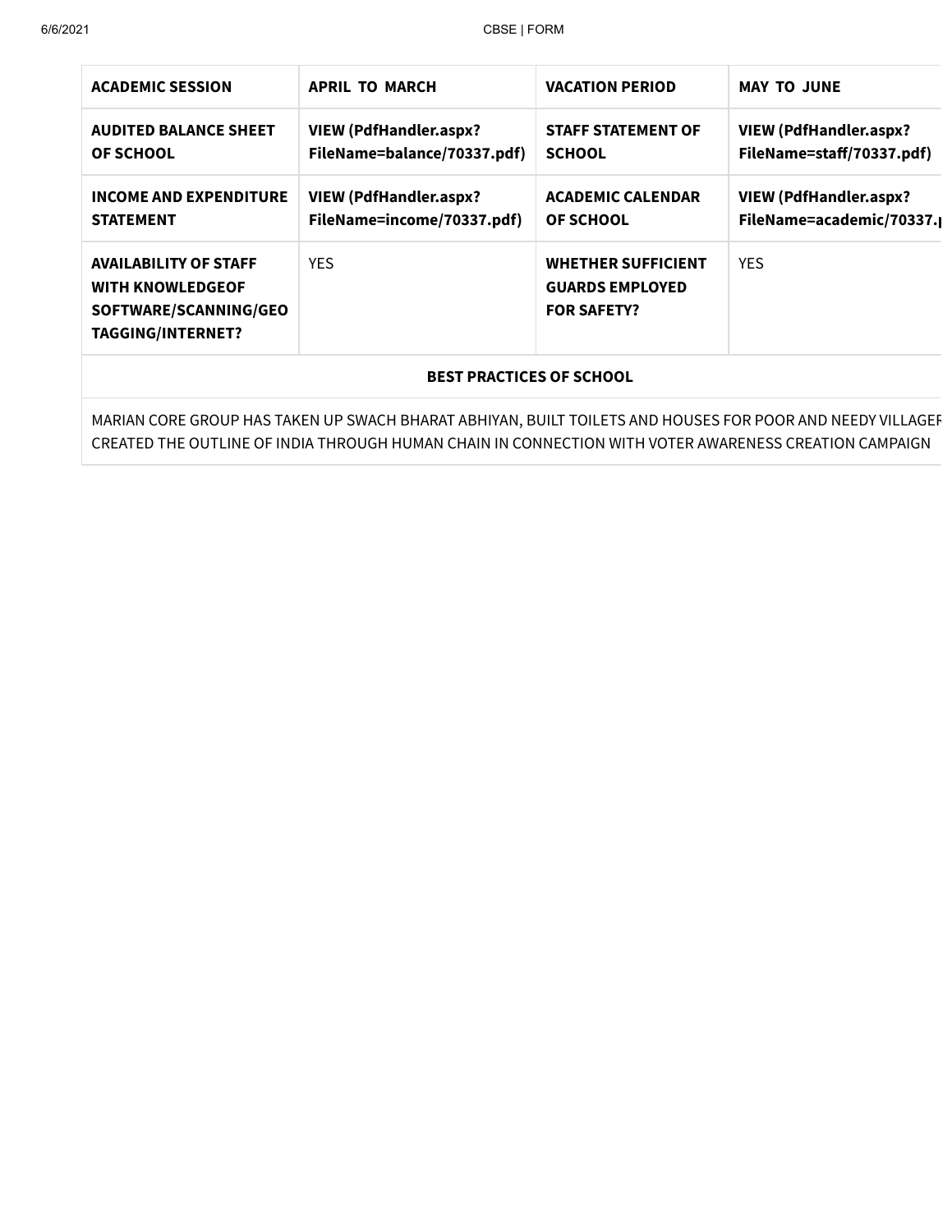**OTHER INFORMATION**

| <b>MANDATORY ART EDUCATION FROM CLASS 1 TO 10-TWO PERIOD A</b><br><b>DAY</b>                                                                                                                                                                          | <b>YES</b> | <b>WHETHER SELECTION OF TEXTBOOKS</b><br>NORMS ((SECTION-2.4.7 (A) OF AFFILI<br>(http://cbseaff.nic.in/cbse_aff/attachi<br>Bye-Laws.pdf))? |
|-------------------------------------------------------------------------------------------------------------------------------------------------------------------------------------------------------------------------------------------------------|------------|--------------------------------------------------------------------------------------------------------------------------------------------|
| WHETHER LIST OF PRESCRIBED BOOKS ARE PUBLISHED ON SCHOOL<br><b>WEBSITE WITH WRITTEN DECLARATION AS PER (SECTION-2.4.7 (B)</b><br>OF AFFILIATION BYE-LAWS)<br>(http://cbseaff.nic.in/cbse_aff/attachment/onlineservices/affiliation-<br>Bye-Laws.pdf)? | <b>YES</b> | <b>WHETHER INFORMATION AS PER PARA</b><br>LAWS)<br>(http://cbseaff.nic.in/cbse_aff/attachi<br>Bye-Laws.pdf) PUBLISHED ON THE SC            |
| WHETHER ALL GUIDELINES RELATED TO POCSO ACT COMPLIED WITH<br>AS PER (SECTION-14.25 OF AFFILIATION BYE-LAWS)<br>(http://cbseaff.nic.in/cbse_aff/attachment/onlineservices/affiliation-<br>Bye-Laws.pdf)?                                               | <b>YES</b> | <b>WHETHER ANNUAL REPORT CONTAIN:</b><br>(SECTION-14.5 OF AFFILIATION BYE-L)<br>(http://cbseaff.nic.in/cbse_aff/attachı<br>Bye-Laws.pdf)?  |
| WHETHER DISABLED STUDENTS FACILITATED AS PER (SECTION-14.15<br>OF AFFILIATION BYE-LAWS)<br>(http://cbseaff.nic.in/cbse_aff/attachment/onlineservices/affiliation-<br>Bye-Laws.pdf)?                                                                   | <b>YES</b> | WHETHER IN-SERVICE TRAINING ORG/<br><b>AFFILIATION BYE-LAWS)</b><br>(http://cbseaff.nic.in/cbse_aff/attachi<br>Bye-Laws.pdf)?              |
| WHETHER ANNUAL HEALTH CHECK-UP OF STUDENTS DONE AND<br><b>THEIR RECORDS MAINTAINED?</b>                                                                                                                                                               | <b>YES</b> | <b>NUMBER OF TEACHERS IN SCHOOL WI</b><br><b>SHIKSHA VANI</b>                                                                              |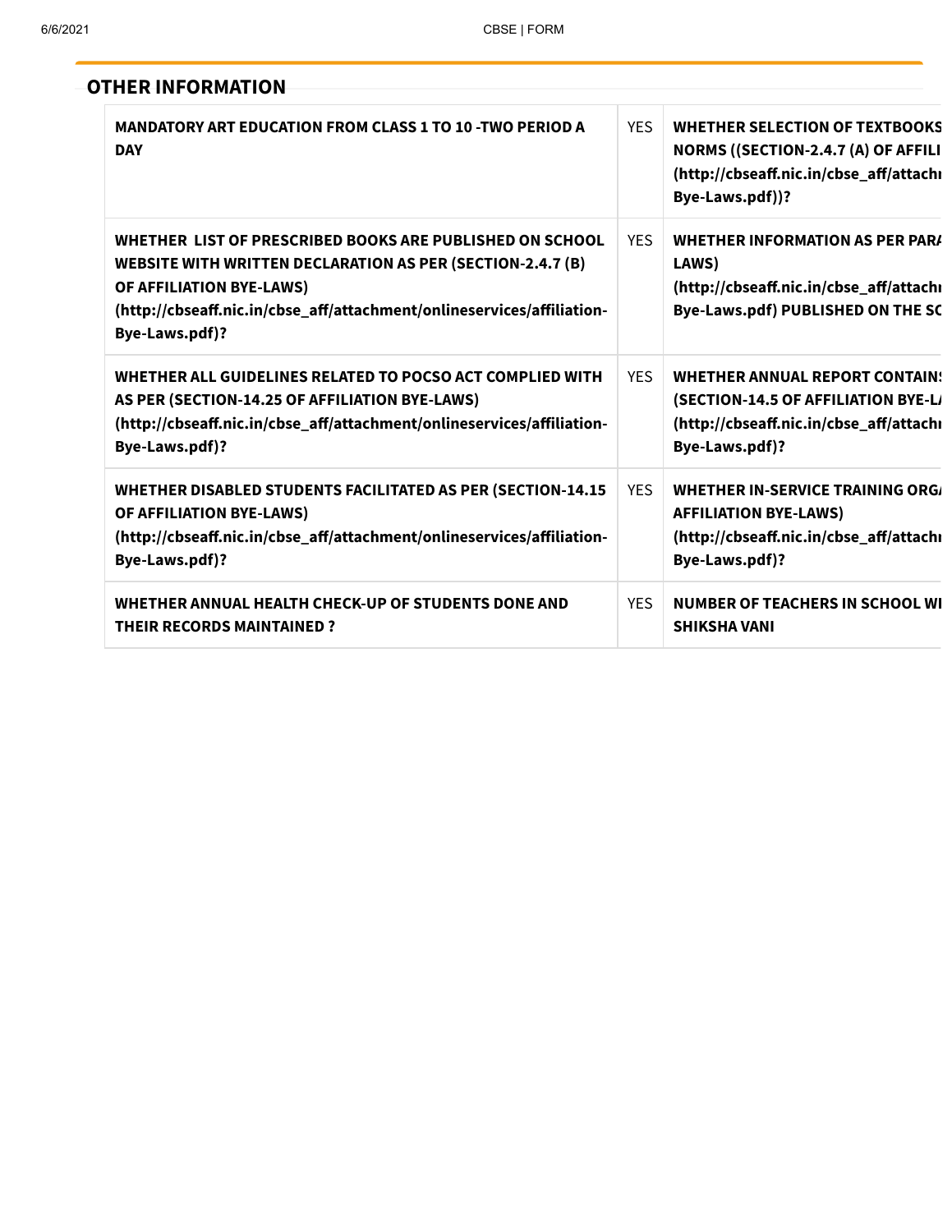## **PEDAGOGICAL PLAN**

| ADOPTION OF EXPERIENTIAL LEARNING<br><b>PEDAGOGY-IN WHICH GRADES</b>                                                              | I,II,III,IV,V,VI,VII,VIII,IX,X,XI,XII | <b>WHETHER ANNUAL</b><br><b>PEDAGOGICAL</b><br><b>PLANS PREPARED,</b><br><b>SUBMITTED AND</b><br><b>IMPLEMENTATED?</b> | <b>YES</b> |
|-----------------------------------------------------------------------------------------------------------------------------------|---------------------------------------|------------------------------------------------------------------------------------------------------------------------|------------|
| <b>NUMBER OF TEACHERS TRAINED ON THE</b><br><b>ANNUAL THEME OF CBSE - EXPERIMENTAL</b><br><b>LEARNING AND INNOVATIVE PEDAGOGY</b> | 158                                   |                                                                                                                        |            |

## **FEE STRUCTURE OF SCHOOL**

**70337--ST MARY`S INTER COLLEGE ETAWAH UP**

| <b>CLASS</b>                      | <b>ADMISSION</b><br>FEE.<br>(in Rupees) | <b>TUITION</b><br>FEE.<br>(in<br><b>Rupees</b> ) | <b>YEARLY</b><br><b>DEVELOPMENT</b><br><b>CHARGES</b><br>(in Rupees) | .<br><b>ANNUAL/MONTHLY OTHER CHARGES</b><br><b>FOR OTHER FACILITIES</b><br>(in Rupees) |
|-----------------------------------|-----------------------------------------|--------------------------------------------------|----------------------------------------------------------------------|----------------------------------------------------------------------------------------|
| <b>PRIMARY</b>                    | 25000                                   | 28920                                            | $\Omega$                                                             | 220                                                                                    |
| <b>MIDDLE</b>                     | 25000                                   | 30840                                            | $\mathbf 0$                                                          | 220                                                                                    |
| <b>SECONDARY</b>                  | 25000                                   | 32360                                            | $\mathbf 0$                                                          | 260                                                                                    |
| <b>SENIOR</b><br><b>SECONDARY</b> | 25000                                   | 36720                                            | $\mathbf 0$                                                          | 220                                                                                    |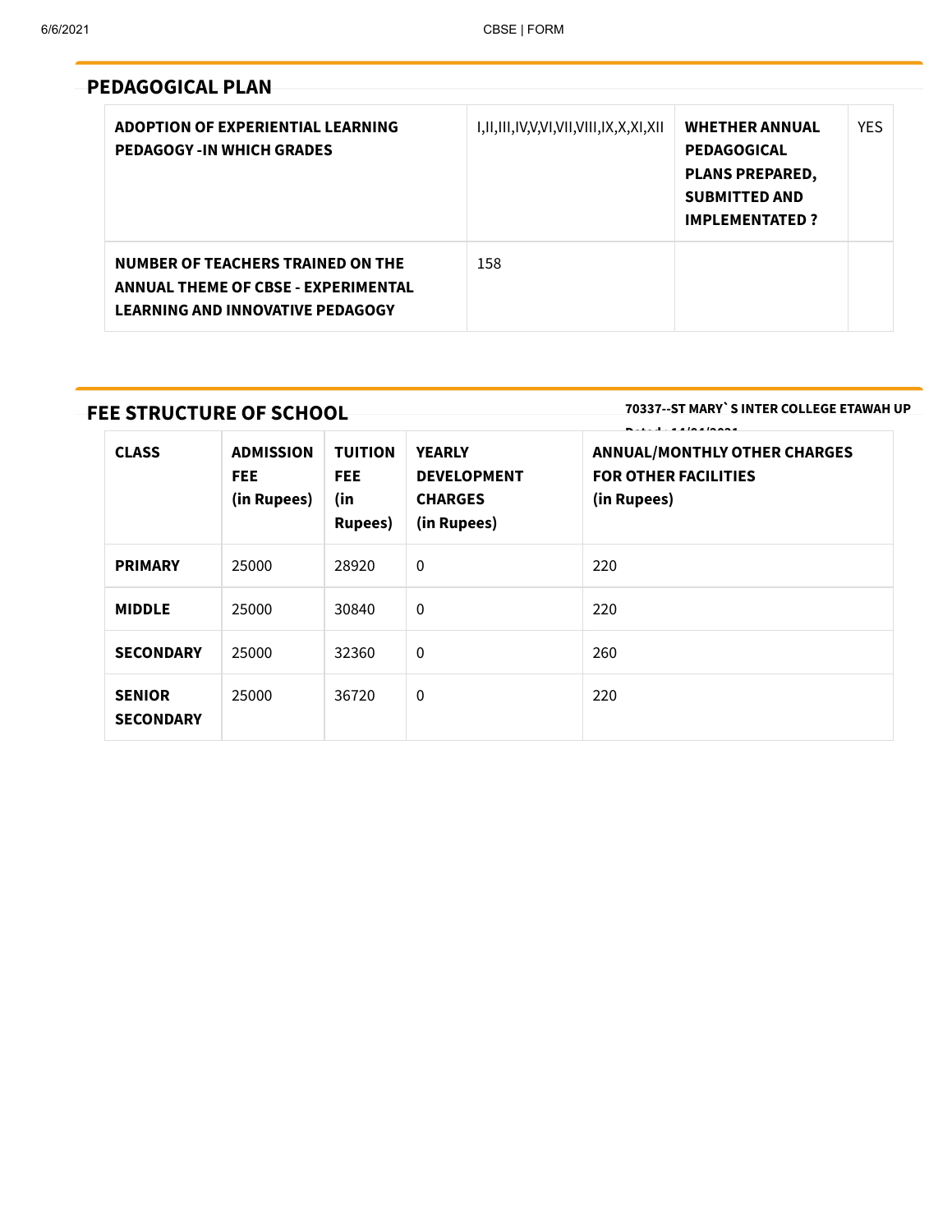# **PHOTO OF SCHOOL**

## **SCHOOL PHOTOS**

**70337--ST MARY`S INTER COLLEGE ETAWAH UP Dated :**

## **GEO-TAGGED PHOTO**



#### **PLAYGROUND PHOTO**



## **LIBRARY PHOTO**

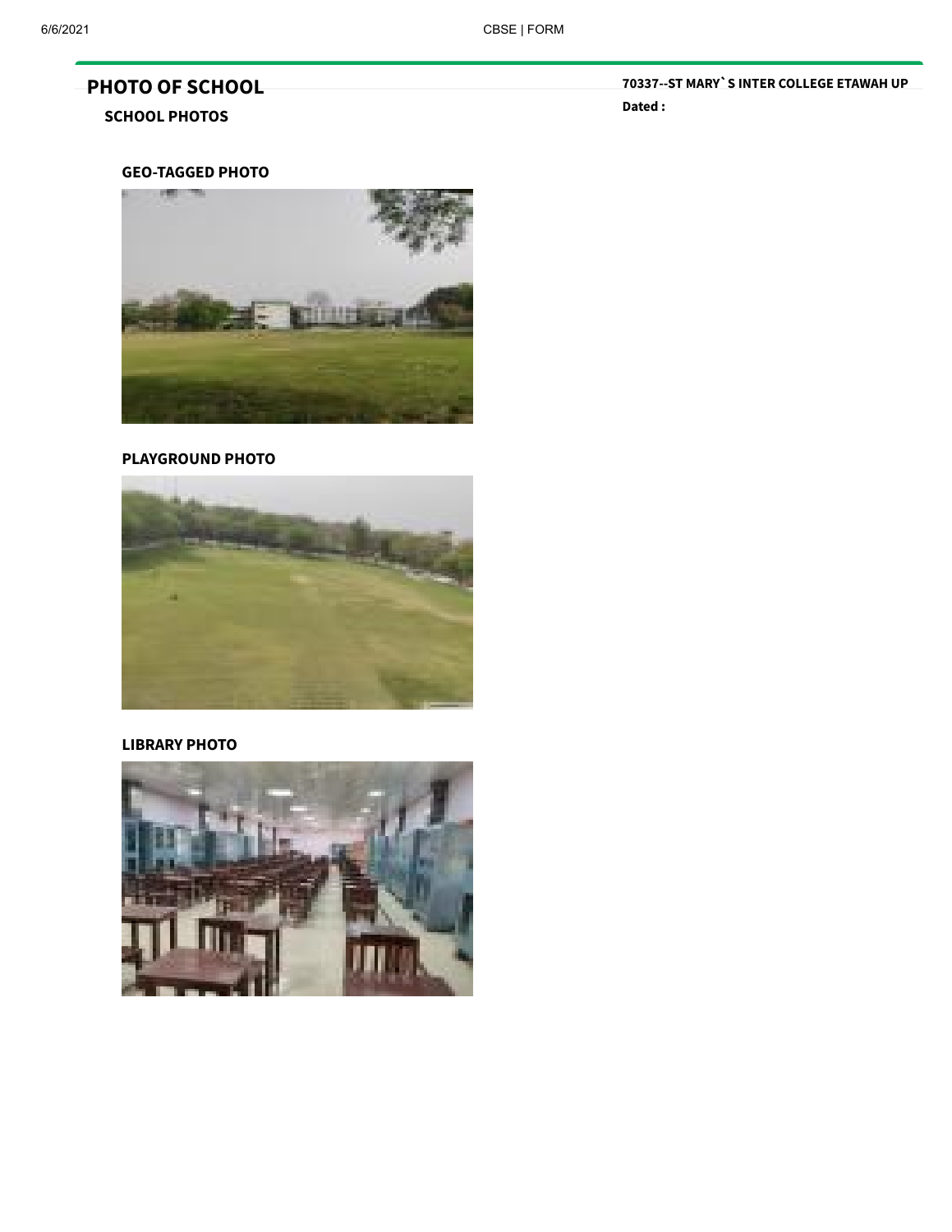## **SCIENCE LAB PHOTO**



**VIDEO**

## **PHYSICS LAB PHOTO**



## **CHEMISTRY LAB PHOTO**

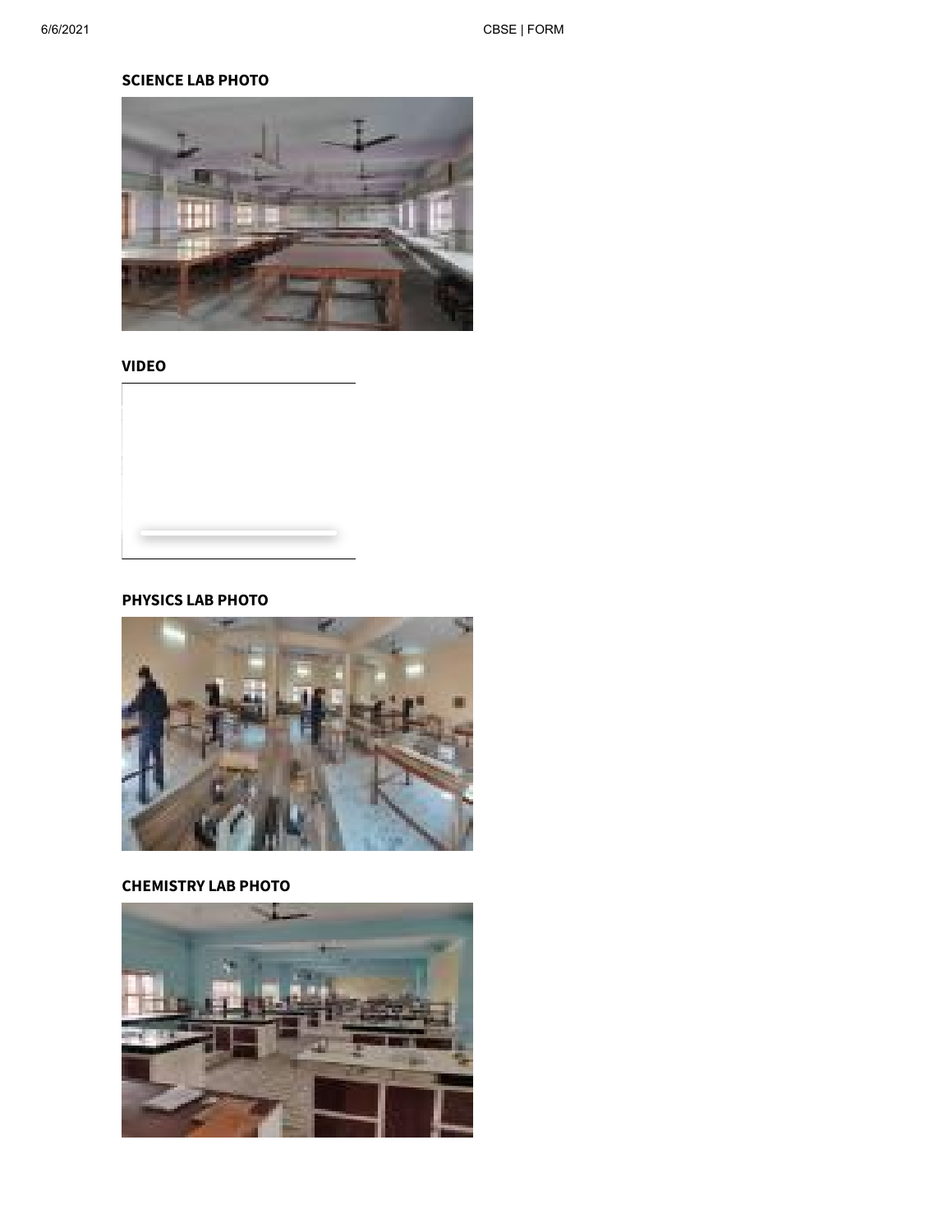## **BIOLOGY LAB PHOTO**



## **TOILET PHOTO**



| <b>ADDITIONAL INFORMATION</b>                           | 70337--ST MARY`S INTER COLLEGE ETAWAH UP |
|---------------------------------------------------------|------------------------------------------|
| <b>U-DISE CODE</b>                                      | Dated: 12/04/2021<br>09310903256         |
| <b>SCHOOL LOCATED IN RURAL OR URBAN AREA</b>            | <b>RURAL</b>                             |
| <b>HABITATION NAME/MOHALLA</b>                          | <b>CIVIL LINES</b>                       |
| <b>VILLAGE NAME (FOR RURAL)/WARD NUMBER (FOR URBAN)</b> | 20                                       |
| <b>VILLAGE PANCHAYAT NAME (FOR RURAL)</b>               | <b>ETAWAH</b>                            |
| <b>PIN CODE</b>                                         | 206001                                   |
| <b>CLUSTER RESOURCE CENTER NAME</b>                     | <b>ETAWAH</b>                            |
| <b>CD BLOCK MANDAL/TALUKA NAME</b>                      | <b>ETAWAH</b>                            |
| EDUCATIONAL ZONE/MANDAL/TALUKA NAME                     | <b>ETAWAH</b>                            |
| <b>ASSEMBLY CONSTITUENCY</b>                            | <b>ETAWAH</b>                            |
| <b>MUNICIPALITY</b>                                     | <b>ETAWAH</b>                            |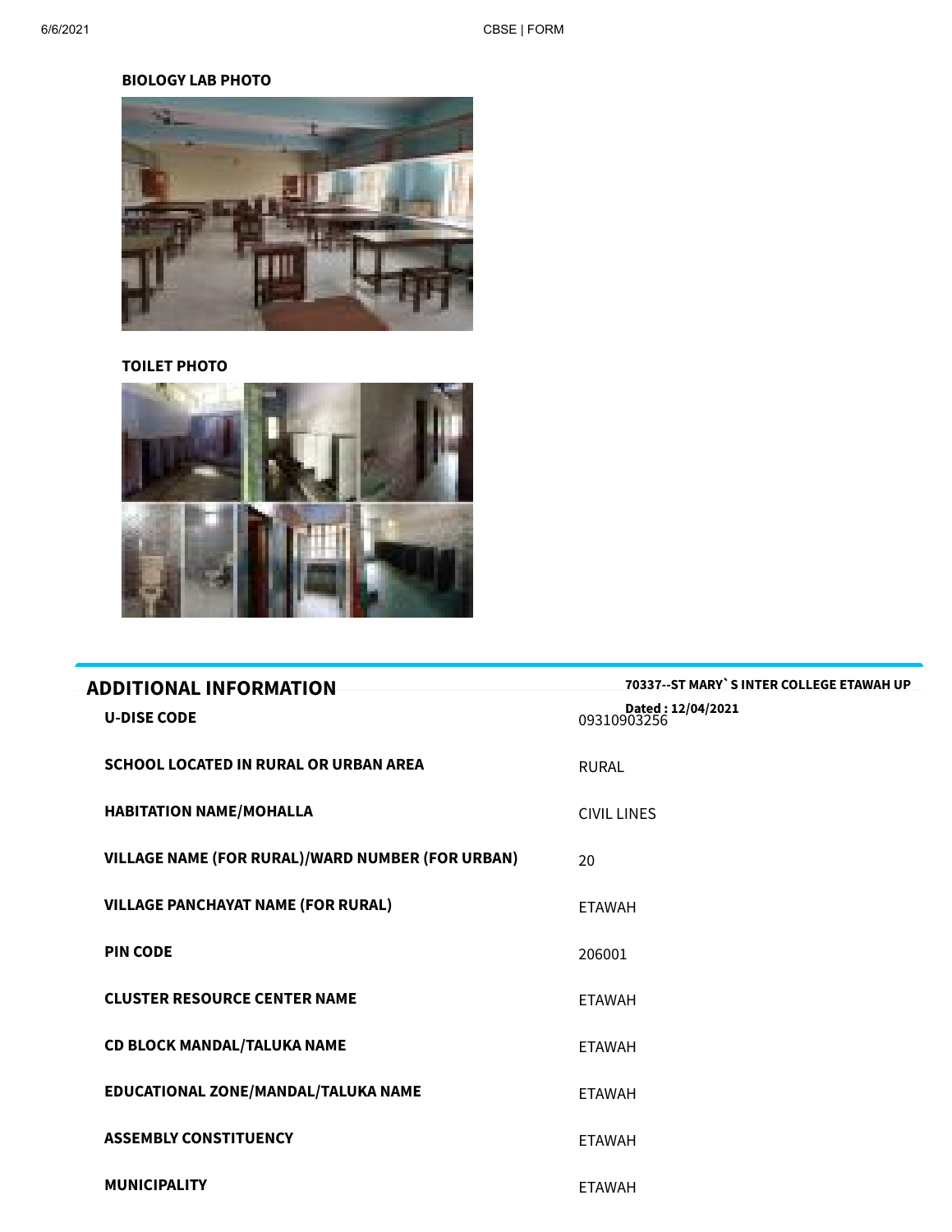| IS THIS SCHOOL APPROACHABLE BY ALL WEATHER ROAD                             | <b>YES</b>       |
|-----------------------------------------------------------------------------|------------------|
| IS THIS A SPECIAL SCHOOL FOR CWSN                                           | NO.              |
| IS THIS A SHIFT SCHOOL                                                      | NO.              |
| <b>IS THIS A RESIDENTIAL SCHOOL</b>                                         | NO.              |
| <b>TYPE OF RESIDENTIAL SCHOOL</b>                                           | <b>OTHERS</b>    |
| IS THIS A RELIGIOUS MINORITY SCHOOL                                         | <b>YES</b>       |
| TYPE OF RELIGIOUS MINORITY SCHOOL                                           | <b>CHRISTIAN</b> |
| NUMBER OF ACADEMIC INSPECTIONS DURING LAST ACADEMIC<br><b>YEAR</b>          | 0                |
| NUMBER OF VISITS BY CRC COORDINATOR DURING LAST<br><b>ACADEMIC YEAR</b>     | $\Omega$         |
| NUMBER OF VISITS BY BLOCK LEVEL OFFICER DURING LAST<br><b>ACADEMIC YEAR</b> | 0                |

| <b>SCHOOL PARTICULARS FOR ELEMENTARY SCHOOLS ONLY</b><br>NUMBER OF INSTRUCTIONAL DAYS DURING LAST ACADEMIC YEAR | <b>70337--ST MARY`S INTER COLLEGE ETAWAH UP</b><br>Dated: 12/04/2021 |
|-----------------------------------------------------------------------------------------------------------------|----------------------------------------------------------------------|
| <b>SCHOOL HOURS FOR CHILDREN PER DAY (CURRENT YEAR)</b>                                                         | 6                                                                    |
| <b>SCHOOL HOURS FOR TEACHERS PER DAY (CURRENT YEAR)</b>                                                         | 7                                                                    |
| ARE PUPIL CUMULATIVE RECORDS BEING MAINTAINED?                                                                  | <b>YES</b>                                                           |
| ARE PUPIL CUMULATIVE RECORDS SHARED WITH PARENTS?                                                               | <b>YES</b>                                                           |
| NUMBER OF STUDENTS PROVIDED IN SPECIAL TRAINING (CURRENT YEAR)                                                  | 610                                                                  |
| <b>NUMBER OF STUDENTS ENROLLED IN SPECIAL TRAINING (PREVIOUS YEAR)</b>                                          | 610                                                                  |
| NUMBER OF STUDENTS COMPLETED SPECIAL TRAINING (PREVIOUS YEAR)                                                   | 610                                                                  |
| HAS SCHOOL MANAGEMENT COMMITTEE (SMC) BEEN CONSTITUTED?                                                         | <b>YES</b>                                                           |
| LANGUAGES TAUGHT AT PRIMARY STAGE: MENTION THE NAME OF LANGUAGE OPTIONAL                                        |                                                                      |
|                                                                                                                 |                                                                      |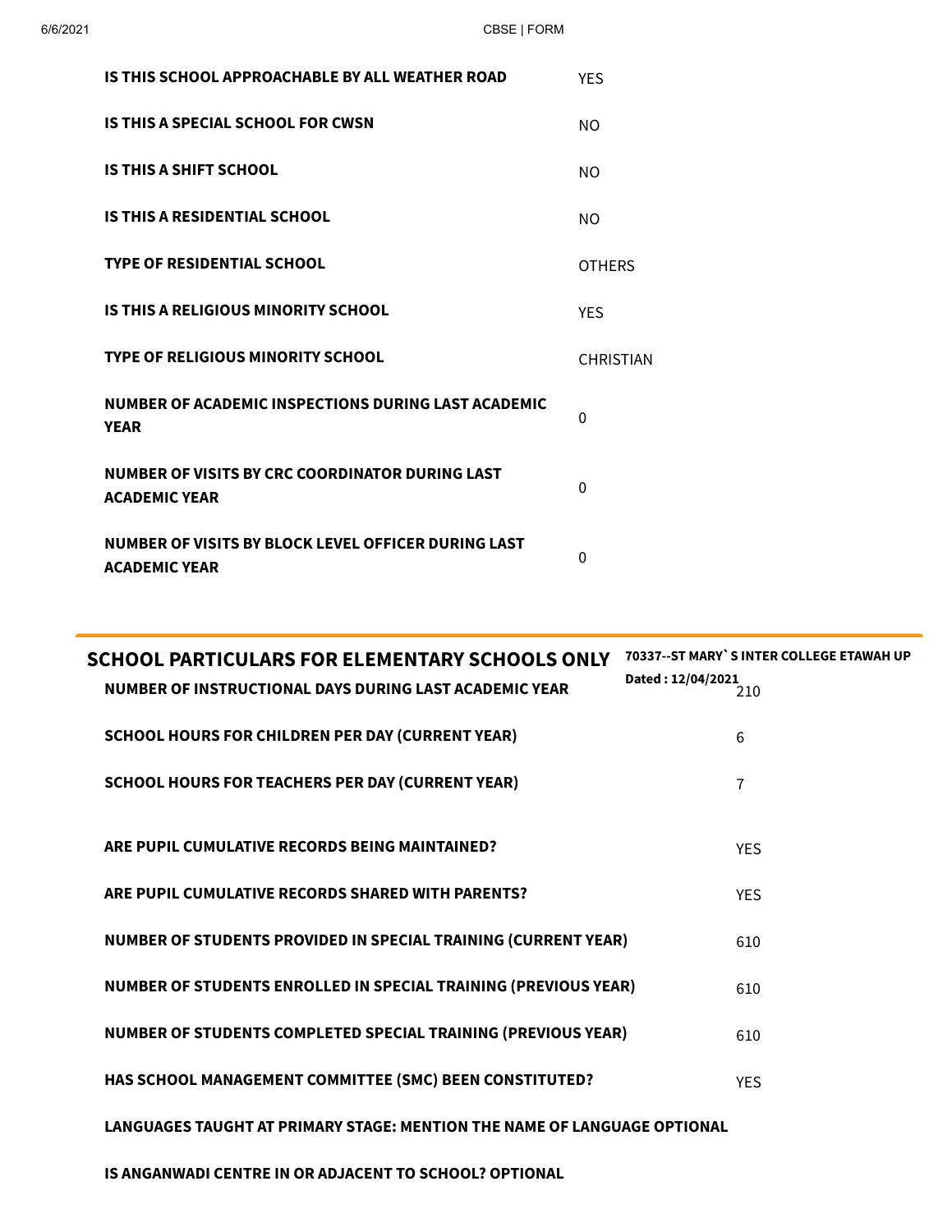**STAGE? OPTIONAL**

| NUMBER OF MEETINGS HELD BY SMC DURING LAST ACADEMIC YEAR                                   | $\mathfrak{D}$ |
|--------------------------------------------------------------------------------------------|----------------|
| WHETHER SMC PREPARE THE SCHOOL DEVELOPMENT PLAN                                            | <b>YES</b>     |
| WHETHER SEPARATE BANK ACCOUNT FOR SMC NO IF YES, PROVIDE THESE DETAILS                     |                |
| <b>BANK NAME NA</b>                                                                        |                |
| <b>ACCOUNT HOLDER'S NAME NA</b>                                                            |                |
| <b>BANK ACCOUNT NUMBER 0</b>                                                               |                |
| <b>IFSC CODE NA</b>                                                                        |                |
|                                                                                            |                |
| WHEN WAS THE TEXTBOOK RECEIVED FOR CURRENT YEAR?                                           | <b>MARCH</b>   |
| WHETHER COMPLETE SET OF FREE TEXT BOOKS FOR TEACHERS LEARNING EQUIPMENT<br>(TLE) RECEIVED? | <b>YES</b>     |
| <b>WHETHER TLE RECEIVED FOR EACH GRADE?</b>                                                | <b>YES</b>     |
| WHETHER PLAY MATERIAL GAMES AND SPORTS MATERIAL AVAILABLE FOR EACH GRADE? $YES$            |                |
| ARE THE MAJORITY OF PUPILS TAUGHT THROUGH THEIR MOTHER TONGUE AT PRIMARY                   |                |

| SCHOOL PARTICULARS FOR SECONDARY AND HIGHER SECONDARY SCHOOL PARTICULARS FOR SECONDARY AND HIGHER SECONDARY ST |                                                             |
|----------------------------------------------------------------------------------------------------------------|-------------------------------------------------------------|
| NUMBER OF INSTRUCTIONAL DAYS DURING LAST ACADEMIC YEAR                                                         | Dated: 12/04/2021<br>210                                    |
| <b>SCHOOL HOURS FOR CHILDREN PER DAY (CURRENT YEAR)</b>                                                        | 6                                                           |
| <b>SCHOOL HOURS FOR TEACHERS PER DAY (CURRENT YEAR)</b>                                                        | 7                                                           |
| ARE SCHOOL MANAGEMENT COMMITTEE (SMC) AND SCHOOL MANAGEMENT<br>DEVELOPMENT COMMITTE (SMDC) SAME?               | <b>YES</b>                                                  |
| IF NO, UPLOAD DETAILS OF SMDC                                                                                  | <b>VIEW (PdfHandler.aspx?</b><br>FileName=smdc/2130121.pdf) |
|                                                                                                                |                                                             |
| PHYSICAL FACILITIES AND EQUIPMENTS                                                                             | 70337--ST MARY`S INTER COLLEGE ETAWAH UP                    |
| NUMBER OF CLASSROOMS BY CONDITION                                                                              | Dated: 12/04/2021                                           |

| NUMBER OF CEASSINGUMS BE CONDITION |                |             |  |  |
|------------------------------------|----------------|-------------|--|--|
| <b>PARTIALLY PUCCA</b>             | <b>KUCHCHA</b> | <b>TENT</b> |  |  |
| ΝA                                 | ΝA             | ΝA          |  |  |
| ΝA                                 | ΝA             | ΝA          |  |  |
| ΝA                                 | ΝA             | ΝA          |  |  |
|                                    |                |             |  |  |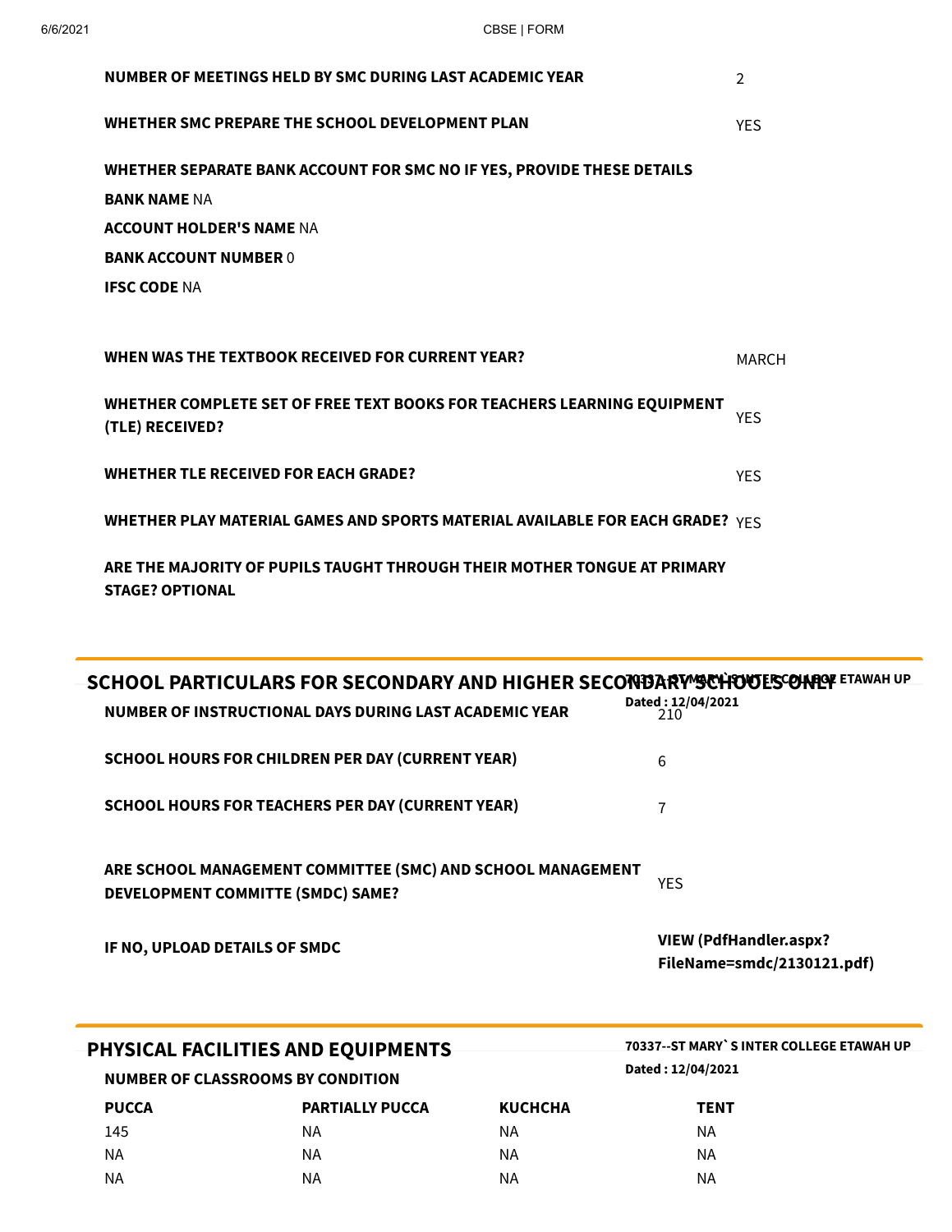| IS LAND AVAILABLE FOR EXPANSION OF SCHOOL ACTIVITIES?                           |             |            |  |  |
|---------------------------------------------------------------------------------|-------------|------------|--|--|
| IS SEPARATE ROOM AVAILABLE FOR PRINCIPAL/HEAD TEACHER?                          |             |            |  |  |
| IS SEPARATE ROOM AVAILABLE FOR VICE PRINCIPAL/ASSISTANT HEAD<br><b>TEACHER?</b> |             |            |  |  |
| IS SEPARATE ROOM AVAILABLE FOR CRAFTS/CO CURRICULAR ACTIVITIES?                 |             | <b>YES</b> |  |  |
| IS STAFF QUARTERS AVAILABLE?                                                    |             | <b>YES</b> |  |  |
| IS HAND WASHING FACILITY AVAILABLE NEAR TOILET/URINALS ?                        |             | <b>YES</b> |  |  |
| <b>IS ELECTRICITY CONNECTION AVAILABLE?</b>                                     |             | <b>YES</b> |  |  |
| IS AUDIO/VISUAL/PUBLIC ADDRESS SYSTEM<br><b>YES</b><br><b>AVAILABLE?</b>        |             |            |  |  |
| <b>IS LCD PROJECTOR AVAILABLE?</b>                                              | <b>YES</b>  |            |  |  |
| <b>NUMBER OF AVAILABLE PRINTERS</b>                                             | 10          |            |  |  |
| <b>SPEED OF AVAILABLE PRINTERS</b>                                              | $<$ 20 PPMK |            |  |  |
| <b>NUMBER OF PHOTOCOPIERS AVAILABLE</b>                                         | 4           |            |  |  |
| <b>IS LEASE LINE AVAILABLE?</b><br><b>YES</b>                                   |             |            |  |  |
| <b>SPEED OF LEASE LINE (IF AVAILABLE)</b><br>14                                 |             |            |  |  |
| <b>IS SCANNER AVAILABLE?</b>                                                    | <b>YES</b>  |            |  |  |
| <b>IS RAIN WATER HARVESTING IMPLEMENTED?</b><br><b>YES</b>                      |             |            |  |  |

**ENROLLMENT INFORMATION 70337--ST MARY`S INTER COLLEGE ETAWAH UP Dated : 12/04/2021**

## **CATEGORY WISE STUDENTS**

| <b>CLASS</b>            | <b>GENERAL</b> | <b>SC</b> | <b>ST</b> | <b>OBC</b> |
|-------------------------|----------------|-----------|-----------|------------|
| <b>PRIMARY</b>          | 835            | 110       | 5         | 987        |
| <b>MIDDLE</b>           | 504            | 58        | 4         | 414        |
| <b>SECONDARY</b>        | 357            | 44        | 1         | 258        |
| <b>SENIOR SECONDARY</b> | 271            | 30        | 3         | 177        |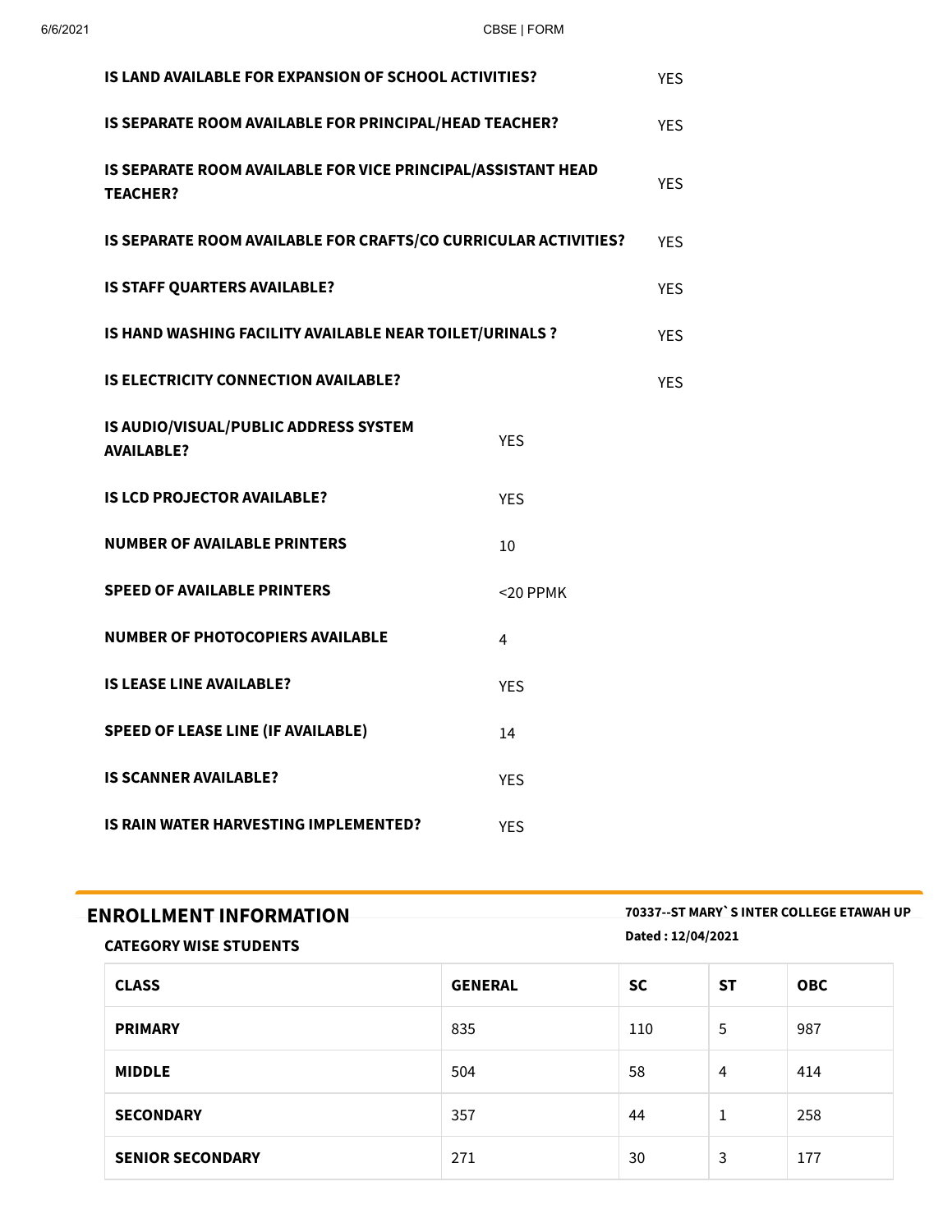#### **MINORITY GROUP WISE STUDENTS**

| <b>CLASS</b>            | <b>MUSLIM</b> | <b>CHRISTIAN</b> | <b>SIKH</b> | <b>JAIN</b> | <b>OTHERS</b> |
|-------------------------|---------------|------------------|-------------|-------------|---------------|
| <b>PRIMARY</b>          | 173           | 21               | 35          | 45          | 1663          |
| <b>MIDDLE</b>           | 93            | 22               | 12          | 15          | 838           |
| <b>SECONDARY</b>        | 37            | 10               | 7           | 12          | 594           |
| <b>SENIOR SECONDARY</b> | 40            | 11               | 3           | 8           | 419           |

## **CHILDREN WITH SPECIAL NEEDS**

| <b>CLASS</b>    | <b>VISUAL</b><br><b>IMPAIRMENT</b> | <b>SPEECH</b><br><b>IMPAIRMENT</b> | <b>LOCOMOTIVE</b><br><b>IMPAIRMENT</b> | <b>HEARING</b><br><b>IMPAIRMENT</b> | <b>CEREBRAL</b><br><b>PALSY</b> | <b>LEARNING</b><br><b>DISABILITY</b> | <b>AUTISM</b> | <b>MULT</b><br><b>DISAI</b> |
|-----------------|------------------------------------|------------------------------------|----------------------------------------|-------------------------------------|---------------------------------|--------------------------------------|---------------|-----------------------------|
| $\mathbf 1$     |                                    |                                    |                                        |                                     |                                 |                                      |               |                             |
| $\overline{2}$  |                                    |                                    |                                        |                                     |                                 |                                      |               |                             |
| $\mathbf{3}$    |                                    |                                    |                                        |                                     |                                 |                                      |               |                             |
| $\overline{4}$  |                                    |                                    |                                        |                                     |                                 |                                      |               |                             |
| $5\phantom{.0}$ |                                    |                                    |                                        |                                     |                                 |                                      |               |                             |
| $\,6\,$         |                                    |                                    |                                        |                                     |                                 |                                      |               |                             |
| $\bf 7$         |                                    |                                    |                                        |                                     |                                 |                                      |               |                             |
| $\,8\,$         |                                    |                                    |                                        |                                     |                                 |                                      |               |                             |
| $9\,$           |                                    |                                    |                                        |                                     |                                 |                                      |               |                             |
| 10              |                                    |                                    |                                        |                                     |                                 |                                      |               |                             |
| $11\,$          |                                    |                                    |                                        |                                     |                                 |                                      |               |                             |
| 12              |                                    |                                    |                                        |                                     |                                 |                                      |               |                             |

| MID DAY MEAL INFORMATION (Only for Government and Aided Schools) | 70337--ST MARY`S INTER COLLEGE ETAWAH UP |                                                                               |               |
|------------------------------------------------------------------|------------------------------------------|-------------------------------------------------------------------------------|---------------|
| <b>STATUS OF KITCHEN SHED(If meal prepared in</b><br>school)     | <b>NOT</b><br>AVAILABLE                  | Dated: 12/04/2021<br><b>SOURCE OF MDM</b> (If meal not prepared in<br>school) | <b>OTHERS</b> |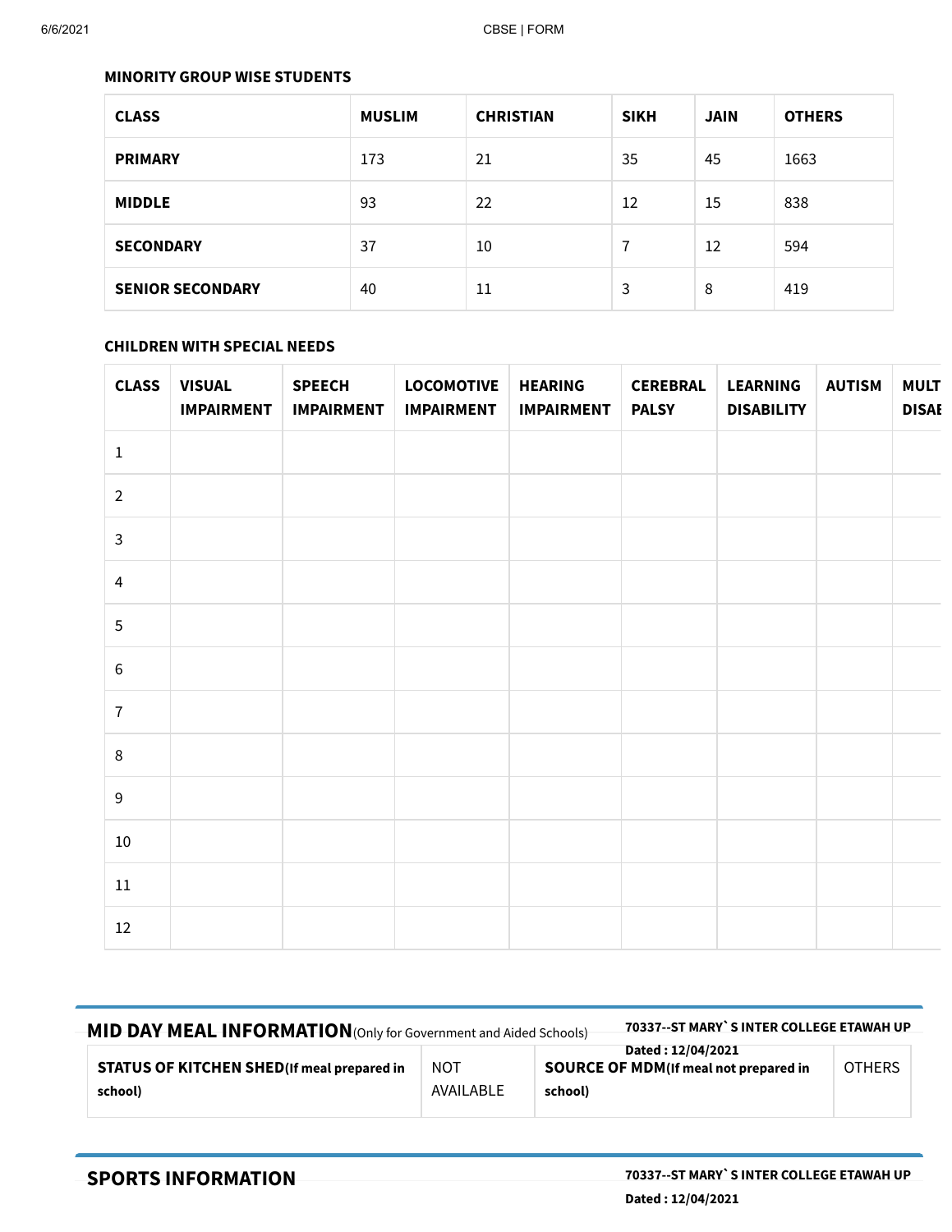

### **DOES THE SCHOOL HAVE A MANDATORY SPORTS/GAMES PERIOD FROM CLASS 1 TO 12 EVERY DAY ? YES**

| <b>FACILITY INFORMATION</b><br><b>FACILITY PROVIDED TO PRIMARY STUDENTS</b> |                |           |           |            | 70337--ST MARY`S INTER COLLEGE ETAWAH UP<br>Dated: 12/04/2021 |
|-----------------------------------------------------------------------------|----------------|-----------|-----------|------------|---------------------------------------------------------------|
| <b>FACILITY</b>                                                             | <b>GENERAL</b> | <b>SC</b> | <b>ST</b> | <b>OBC</b> | <b>MUSLIM MINORITY</b>                                        |
| <b>FREE TEXT BOOKS</b>                                                      |                |           |           |            |                                                               |
| <b>FREE UNIFORMS</b>                                                        |                |           |           |            |                                                               |
| STATE DEFINED INCENTIVES                                                    |                |           |           |            |                                                               |

## **FACILITY PROVIDED TO UPPER PRIMARY STUDENTS**

| <b>FACILITY</b>          | <b>GENERAL</b> | <b>SC</b> | <b>ST</b> | <b>OBC</b> | <b>MUSLIM MINORITY</b> |
|--------------------------|----------------|-----------|-----------|------------|------------------------|
| <b>FREE TEXT BOOKS</b>   |                |           |           |            |                        |
| <b>FREE UNIFORMS</b>     |                |           |           |            |                        |
| STATE DEFINED INCENTIVES |                |           |           |            |                        |

## **FACILITY PROVIDED TO CWSN STUDENTS**

| <b>FACILITY</b>          | <b>ELEMENTARY</b> | <b>SECONDARY</b> | <b>HIGHER SECONDARY</b> |
|--------------------------|-------------------|------------------|-------------------------|
| <b>BRAILL BOOKS/KITS</b> |                   |                  |                         |
| LOW VISION KIT           |                   |                  |                         |
| <b>BRACES</b>            |                   |                  |                         |
| <b>CRUTCHES</b>          |                   |                  |                         |
| <b>WHEEL CHAIRS</b>      |                   |                  |                         |
| <b>CALIPERS</b>          |                   |                  |                         |
| TRI CYCLES               |                   |                  |                         |